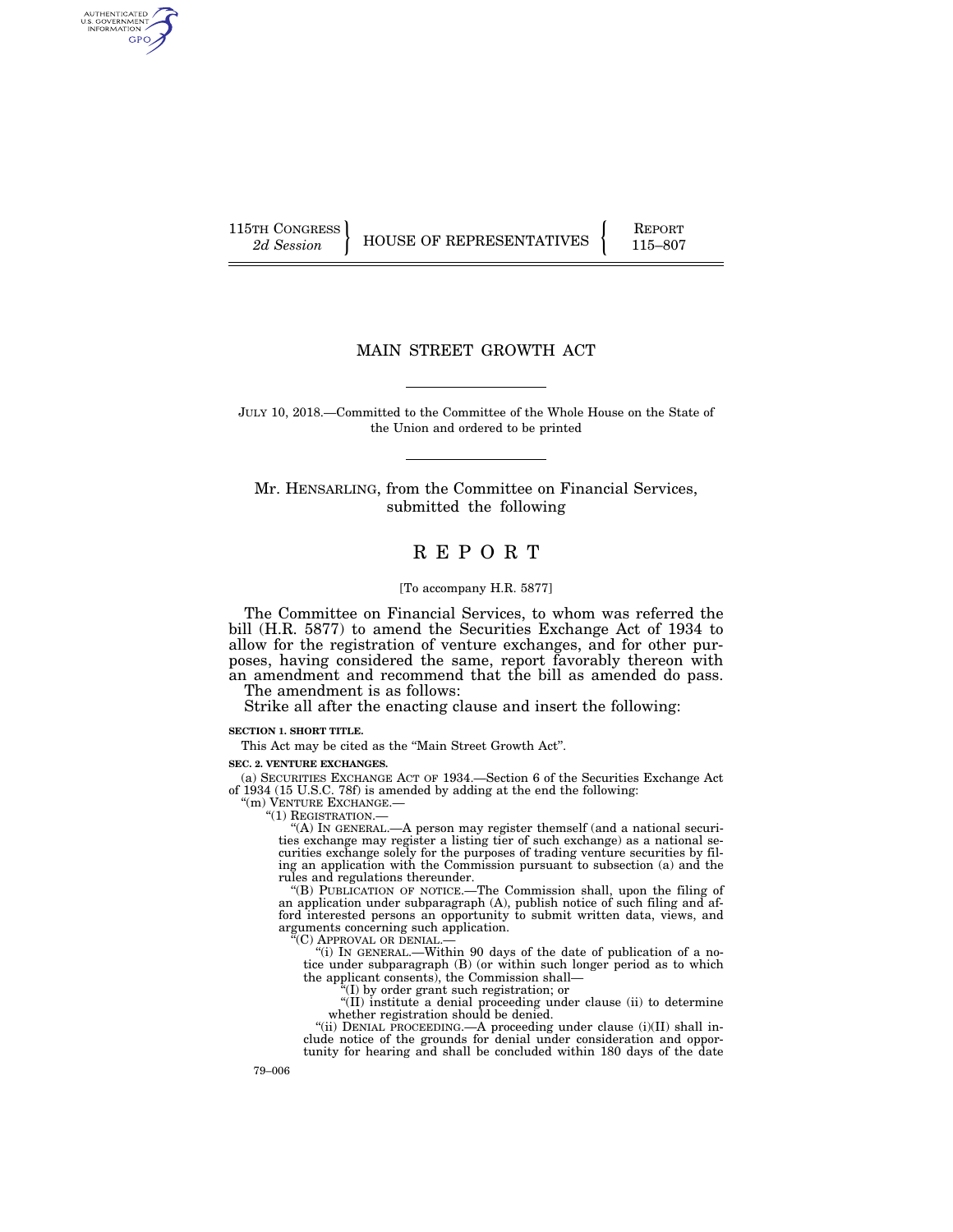of the publication of a notice under subparagraph (B). At the conclusion of such proceeding the Commission, by order, shall grant or deny such registration. The Commission may extend the time for conclusion of such proceeding for up to 90 days if the Commission finds good cause for such extension and publishes the Commission's reasons for so find-

ing or for such longer period as to which the applicant consents. ''(iii) CRITERIA FOR APPROVAL OR DENIAL.—The Commission shall grant a registration under this paragraph if the Commission finds that the requirements of this title and the rules and regulations thereunder with respect to the applicant are satisfied. The Commission shall deny such registration if it does not make such finding.

''(2) POWERS AND RESTRICTIONS.—In addition to the powers and restrictions otherwise applicable to a national securities exchange, a venture exchange—

''(A) may only constitute, maintain, or provide a market place or facilities for bringing together purchasers and sellers of venture securities;

''(B) may not extend unlisted trading privileges to any venture security; ''(C) may only, if the venture exchange is a listing tier of another national securities exchange, allow trading in securities that are registered under section 12(b) on a national securities exchange other than a venture exchange; and

 $\mathrm{H}(D)$  may, subject to the rule filing process under section 19(b)–

"(i) determine the increment to be used for quoting and trading venture securities on the exchange; and

''(ii) choose to carry out periodic auctions for the sale of a venture security instead of providing continuous trading of the venture security. ''(3) TREATMENT OF CERTAIN EXEMPTED SECURITIES.—A security that is exempt from registration pursuant to section 3(b) of the Securities Act of 1933 shall be exempt from section 12(a) of this title to the extent such securities are traded on a venture exchange, if the issuer of such security is in compliance with—

''(A) all disclosure obligations of such section 3(b) and the regulations issued under such section; and

''(B) ongoing disclosure obligations of the applicable venture exchange that are similar to those provided by an issuer under tier 2 of Regulation A (17 C.F.R. 230.251 et seq).

"(4) VENTURE SECURITIES TRADED ON VENTURE EXCHANGES MAY NOT TRADE ON NON-VENTURE EXCHANGES.—A venture security may not be traded on a national securities exchange that is not a venture exchange during any period in which the venture security is being traded on a venture exchange.

''(5) RULE OF CONSTRUCTION.—Nothing in this subsection may be construed as requiring transactions in venture securities to be effected on a national securities exchange.

''(6) COMMISSION AUTHORITY TO LIMIT CERTAIN TRADING.—The Commission may limit transactions in venture securities that are not effected on a national securities exchange as appropriate to promote efficiency, competition, capital formation, and to protect investors.<br>"(7) DISCLOSURES TO INVESTORS.

-The Commission shall issue regulations to ensure that persons selling or purchasing venture securities on a venture exchange are provided disclosures sufficient to understand-

''(A) the characteristics unique to venture securities; and

''(B) in the case of a venture exchange that is a listing tier of another national securities exchange, that the venture exchange is distinct from the other national securities exchange.

''(8) DEFINITIONS.—For purposes of this subsection:

''(A) EARLY-STAGE, GROWTH COMPANY.—

''(i) IN GENERAL.—The term 'early-stage, growth company' means an issuer—

''(I) that has not made any registered initial public offering of any securities of the issuer; and

 $\Gamma(H)$  with a public float of less than or equal to the value of public float required to qualify as a large accelerated filer under section 240.12b–2 of title 17, Code of Federal Regulations.

"(ii) TREATMENT WHEN PUBLIC FLOAT EXCEEDS THRESHOLD. An issuer shall not cease to be an early-stage, growth company by reason of the public float of such issuer exceeding the threshold specified in clause (i)(II) until the later of the following:

" $($ I) The end of the period of 24 consecutive months during which the public float of the issuer exceeds \$2,000,000,000 (as such amount is indexed for inflation every 5 years by the Commission to reflect the change in the Consumer Price Index for All Urban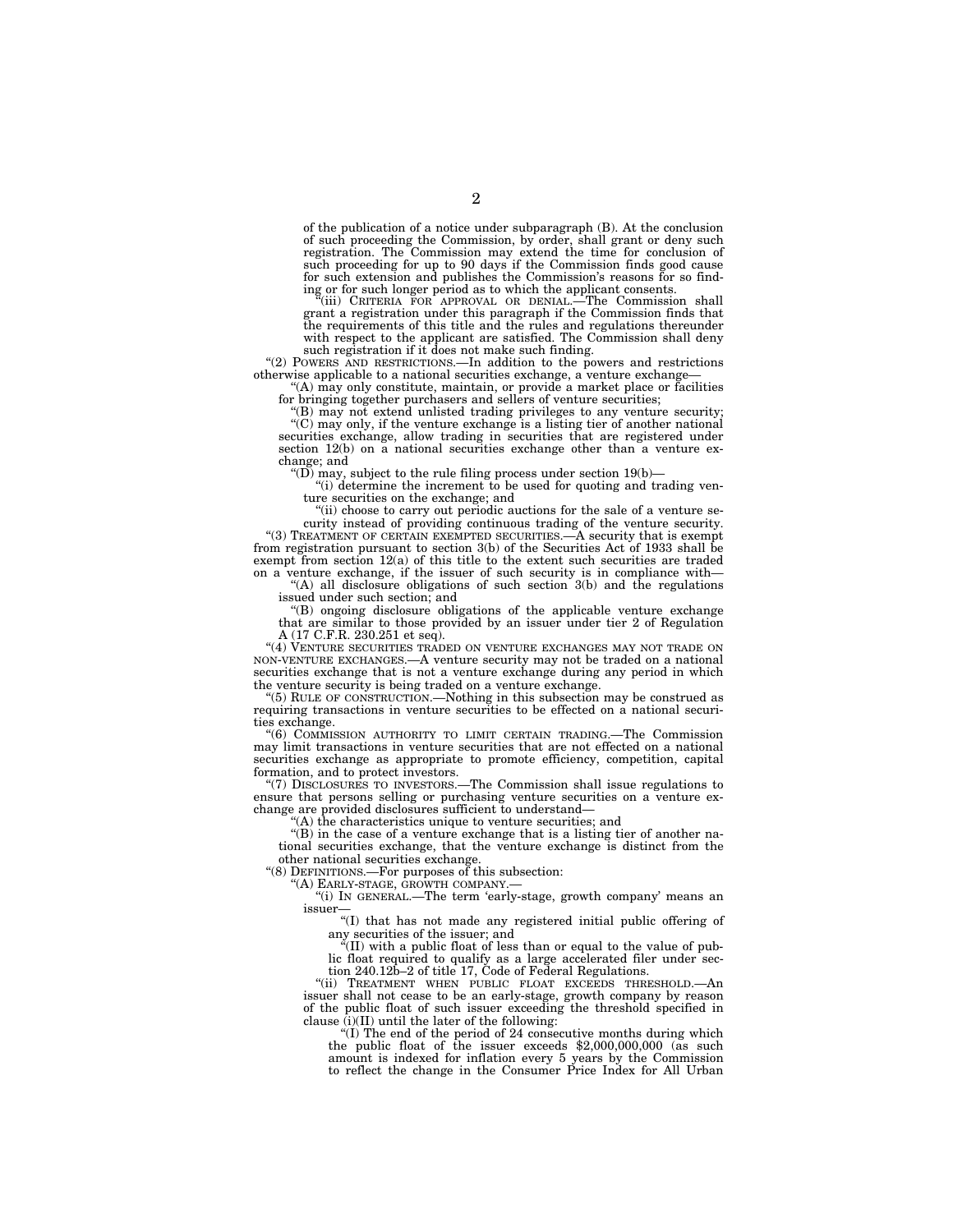Consumers published by the Bureau of Labor Statistics, setting the threshold to the nearest \$1,000,000).

''(II) The end of the 1-year period following the end of the 24 month period described under subclause (I), if the issuer requests such 1-year extension from a venture exchange and the venture exchange elects to provide such extension.

''(B) PUBLIC FLOAT.—With respect to an issuer, the term 'public float' means the aggregate worldwide market value of the voting and non-voting common equity of the issuer held by non-affiliates.

''(C) VENTURE SECURITY.—

"(i) IN GENERAL.—The term 'venture security' means-

''(I) securities of an early-stage, growth company that are exempt from registration pursuant to section 3(b) of the Securities Act of 1933;

" $(II)$  securities of an emerging growth company; or

''(III) securities registered under section 12(b) and listed on a venture exchange (or, prior to listing on a venture exchange, listed on a national securities exchange) where—

"(aa) the issuer of such securities has a public float less than or equal to the value of public float required to qualify as a large accelerated filer under section 240.12b–2 of title 17, Code of Federal Regulations; or

"(bb) the average daily trade volume is 75,000 shares or less during a continuous 60-day period.

"(ii) TREATMENT WHEN PUBLIC FLOAT EXCEEDS THRESHOLD. Securities shall not cease to be venture securities by reason of the public float of the issuer of such securities exceeding the threshold specified in clause (i)(III)(aa) until the later of the following:

''(I) The end of the period of 24 consecutive months beginning on the date—

"(aa) the public float of such issuer exceeds  $$2,000,000,000;$ and

''(bb) the average daily trade volume of such securities is 100,000 shares or more during a continuous 60-day period.

"(II) The end of the 1-year period following the end of the  $24$ month period described under subclause (I), if the issuer of such securities requests such 1-year extension from a venture exchange

and the venture exchange elects to provide such extension. (b) SECURITIES ACT OF 1933.—Section 18 of the Securities Act of 1933 (15 U.S.C.

77r) is amended—

(1) by redesignating subsection (d) as subsection (e); and

(2) by inserting after subsection (c) the following:

''(d) TREATMENT OF SECURITIES LISTED ON A VENTURE EXCHANGE.—Notwithstanding subsection (b), a security is not a covered security pursuant to subsection  $(b)(1)(A)$  if the security is only listed, or authorized for listing, on a venture exchange (as defined under section  $6(m)$  of the Securities Exchange Act of 1934).".

(c) SENSE OF CONGRESS.—It is the sense of the Congress that the Securities and Exchange Commission should—

(1) when necessary or appropriate in the public interest and consistent with the protection of investors, make use of the Commission's general exemptive authority under section 36 of the Securities Exchange Act of 1934 (15 U.S.C. 78mm) with respect to the provisions added by this section; and

(2) if the Commission determines appropriate, create an Office of Venture Exchanges within the Commission's Division of Trading and Markets.

(d) RULE OF CONSTRUCTION.—Nothing in this section or the amendments made by this section shall be construed to impair or limit the construction of the antifraud provisions of the securities laws (as defined in section 3(a) of the Securities Exchange Act of 1934 (15 U.S.C.  $78c(a)$ )) or the authority of the Securities and Exchange Commission under those provisions.

(e) EFFECTIVE DATE FOR TIERS OF EXISTING NATIONAL SECURITIES EXCHANGES.— In the case of a securities exchange that is registered as a national securities exchange under section 6 of the Securities Exchange Act of 1934 (15 U.S.C. 78f) on the date of the enactment of this Act, any election for a listing tier of such exchange to be treated as a venture exchange under subsection (m) of such section shall not take effect before the date that is 180 days after such date of enactment.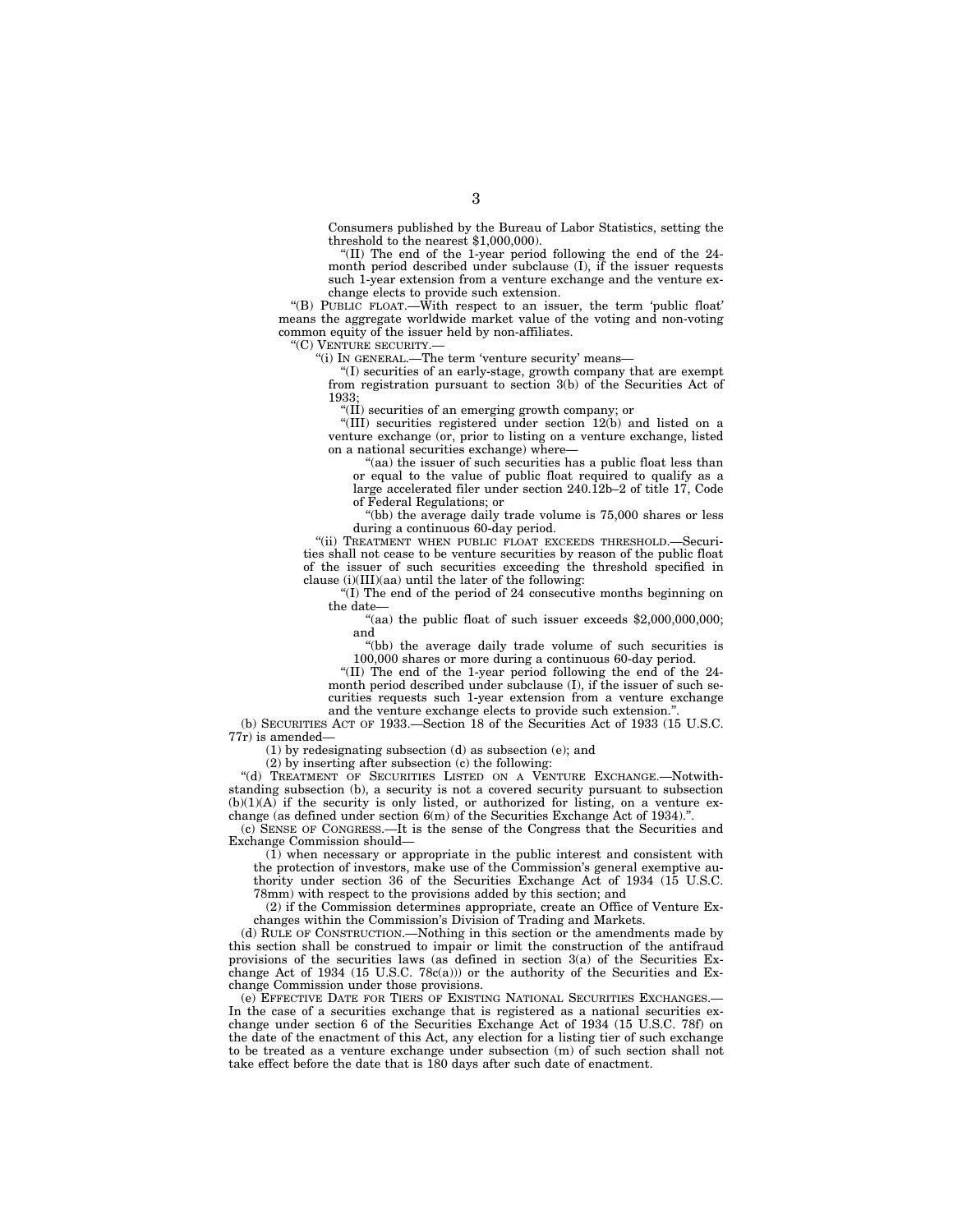# PURPOSE AND SUMMARY

On June 19, 2018, Representative Tom Emmer introduced H.R. 5877, the ''Main Street Growth Act''. As modified by an amendment in the nature of a substitute, the Main Street Growth Act allows for the creation and registration of venture exchanges with the U.S. Securities and Exchange Commission (SEC). Under the bill, securities eligible to trade on a venture exchange are "venture securities,'' which must be an exempted transaction under Section 3(b) of the Securities Act of 1933 from an ''early-stage, growth company,'' a security offered by an emerging growth company (EGC) as defined by the Jumpstart our Business Startups (JOBS) Act (P.L. 112–106), or a security whose issuer's public float is less than that which would qualify it as a large accelerated filer or whose securities have an Average Daily Trade Volume (ADTV) of less than 75,000 shares over a 60-day period. To concentrate and enhance liquidity, the legislation prohibits venture exchanges from extending Unlisted Trading Privileges (UTP) to any venture security, which ensures venture securities only are traded on the exchange on which it is listed. Venture exchanges also would be exempt from decimalization.

### BACKGROUND AND NEED FOR LEGISLATION

Currently, the trading environment for many small and midsize issuers is less liquid and fragmented as compared to the overall equity market. This market structure inhibits the secondary trading of such issuers, and it hinders the ability of other small and midsize companies from ever accessing the capital markets. The goal of H.R. 5877 is to help smaller issuers have greater access to investment and equity capital by creating venture exchanges that can help concentrate liquidity. As Edward Knight from NASDAQ noted in his May 23, 2018 testimony before the Subcommittee on Capital Markets, Securities, and Investment, ''This liquidity dilemma stems from a long-term trend towards fragmentation, where liquidity has spread across an increasing number of trading venues. As recently as 15 years ago, more than 90% of liquidity was often concentrated in a single market with the small remainder spread over an additional eight to ten other exchanges and electronic communications networks. Today, liquidity is spread thinly across fifty or more venues.''

Under H.R. 5877, the securities eligible to trade on venture exchanges qualify as ''venture securities.'' To qualify as a ''venture security," a security must either be an exempted transaction under Section 3(b) of the Securities Act of 1933 from an ''early-stage, growth company,'' a security offered by an EGC, or a security whose issuer's public float is less than that which would qualify it as a large accelerated filer or whose securities have an ADTV of less than 75,000 shares over a 60 day period.

The bill also expresses the sense of Congress that the SEC should use its general exemptive authority (15 U.S.Code § 78mm) to respond to unforeseen circumstances and that the SEC should create an Office of Venture Exchanges, if appropriate. The Main Street Growth Act includes a rule of construction providing that the Act does not itself impair or limit the application of the anti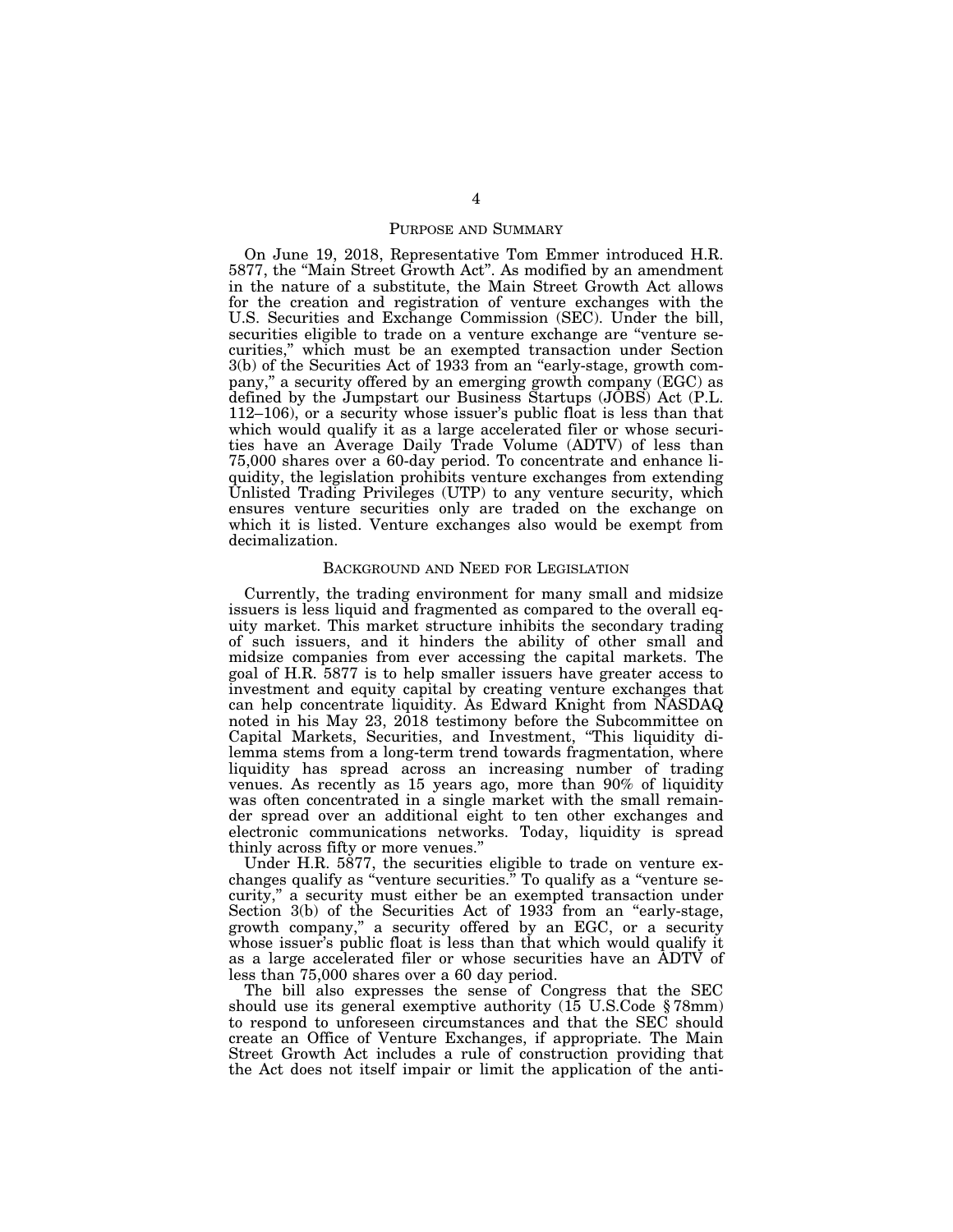fraud provisions of the Federal securities laws or the SEC's authority under such antifraud provisions.

A recent whitepaper by SEC staff discussed trading in the shares of small public companies. The whitepaper found that during 2013 U.S.-listed, U.S.-domiciled small cap stocks with market capitalizations below \$1 billion were much less liquid than stocks with capitalizations between \$1 billion and \$5 billion. Small cap stocks had larger quoted and effective spreads and traded much lower volumes than mid-cap stocks. According to the whitepaper, liquidity improved with market capitalization: for example, the smallest stocks with capitalizations below \$100 million exhibited the least liquidity, whereas mid-cap stocks with capitalizations between \$2 billion and \$5 billion exhibited the greatest liquidity.

Further, according to an April 20, 2018 SEC Staff report by the Office of Analytics and Research at the Division of Trading and Markets, approximately half of the more than 8,500 stocks in the National Market System have an Average Daily Volume of less than 100,000 shares, but collectively these stocks make up just under 2% of all daily share volume.

This data suggests that a one-size-fits all regulatory model for equity market structure needs to be retailored, and in fulfilling its capital formation mandate, the SEC needs to account for the varying nature and size of companies to ensure all equities have the ability to be liquid. In a speech at the Equity Market Structure Symposium, SEC Chairman Jay Clayton remarked, ''Today, we have a single equity market structure for all companies, large and small, liquid and illiquid. I believe we should examine whether the current market structure meets the needs of all types of companies that have the potential to be public companies. For example, should a stock with only 30,000 shares of daily volume be regulated and traded in the same way as a company with 9.6 million shares of daily volume?''

Venture exchanges offer one possible solution to the liquidity and capital access challenges faced by smaller issuers. A venture exchange construct could expand access to capital for entrepreneurs, enable earlier public participation in the company's life-cycle, and attract post-issuance support to include research, sales and capital commitments by market makers. The legislation provides options to smaller companies to find a market that suits its needs and the needs of its investors. Further, the creation of a venture exchange, a company's decision to list on a venture exchange, or an investor's decision to invest in venture securities all are completely optional.

# **HEARINGS**

The Committee on Financial Services and the Subcommittee on Capital Markets, Securities, and Investment held hearings examining matters relating to H.R. 5877 on April 26, 2017, April 27, 2017, and May 23, 2018.

### COMMITTEE CONSIDERATION

The Committee on Financial Services met in open session on June 7, 2018, and ordered H.R. 5877 to be reported favorably to the House as amended by a recorded vote of 56 yeas to 0 nays (recorded vote no. FC–181), a quorum being present. Before the mo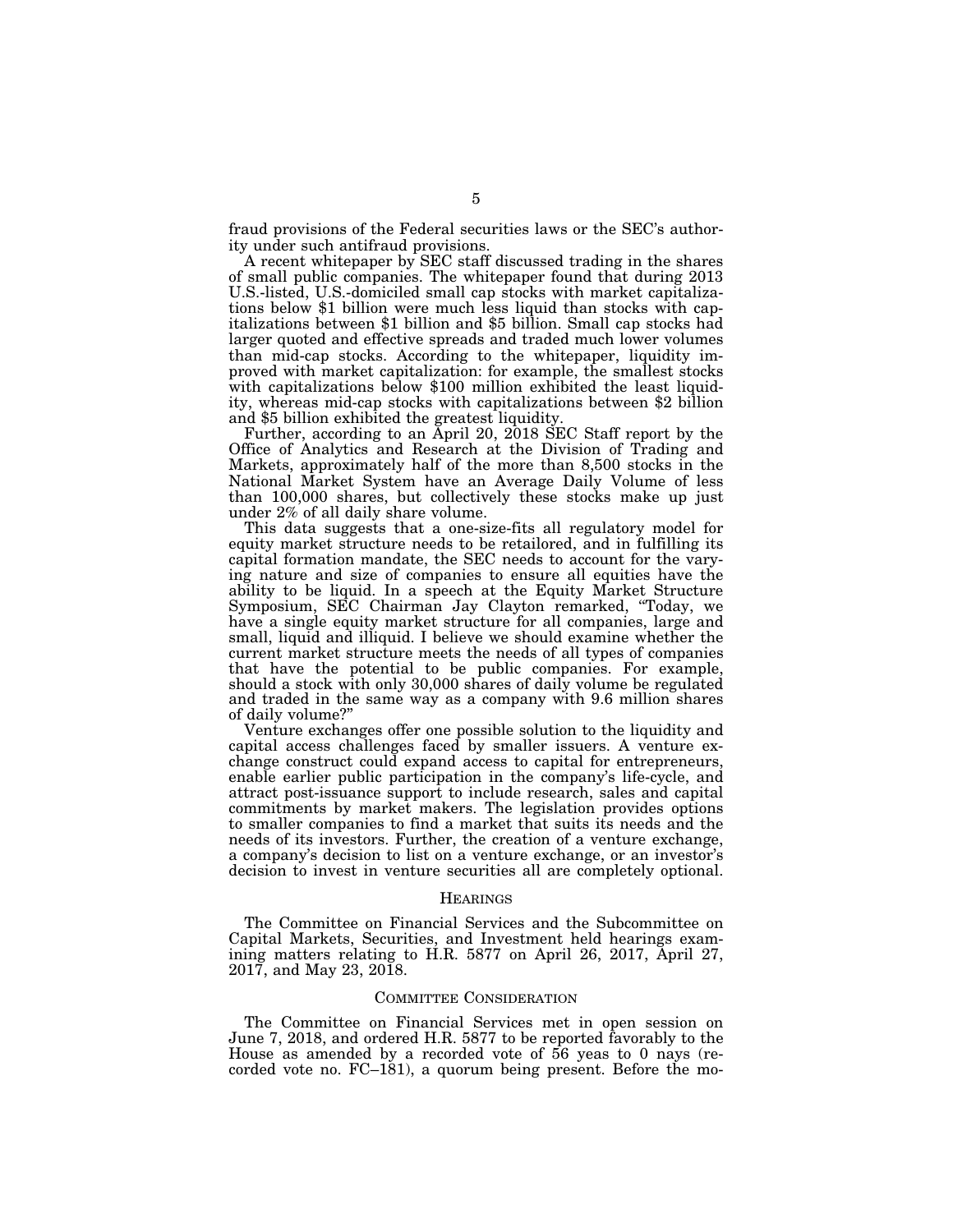tion to report was offered, the Committee adopted an amendment in the nature of a substitute offered by Mr. Emmer by voice vote.

# COMMITTEE VOTES

Clause 3(b) of rule XIII of the Rules of the House of Representatives requires the Committee to list the record votes on the motion to report legislation and amendments thereto. The sole recorded vote was on a motion by Chairman Hensarling to report the bill favorably to the House as amended by a recorded vote of 56 yeas to 0 nays (recorded vote no. FC–181), a quorum being present.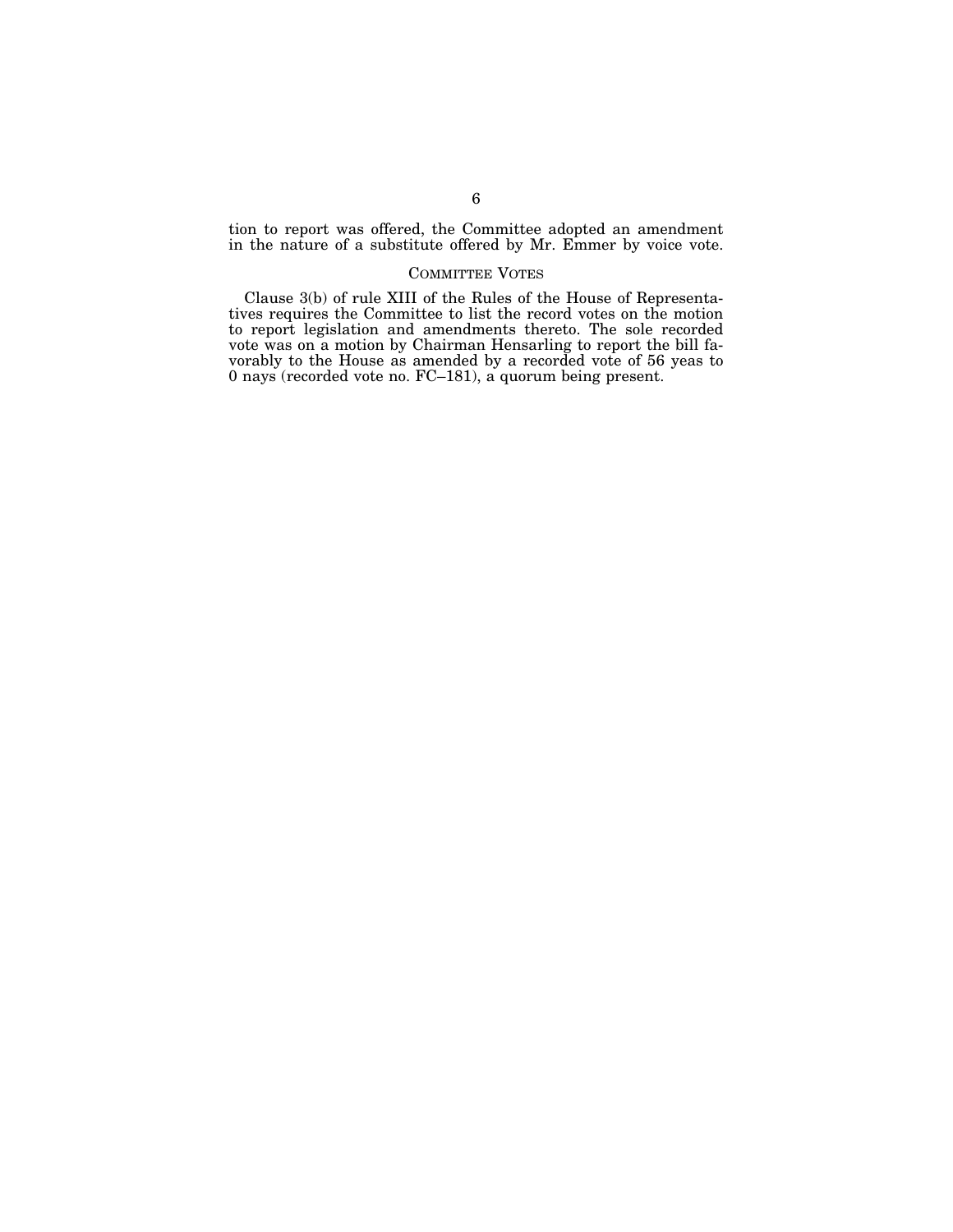Record vote no. FC-181

| Representative                             | Yea | Nav | Present                                                                                                                                                                                                                       | Representative                  | Yea | Nay                               | Present                        |
|--------------------------------------------|-----|-----|-------------------------------------------------------------------------------------------------------------------------------------------------------------------------------------------------------------------------------|---------------------------------|-----|-----------------------------------|--------------------------------|
| Mr. Hensarling                             | X   |     | .                                                                                                                                                                                                                             | Ms. Maxine Waters (CA)          | χ   |                                   | .                              |
| Mr. McHenry                                | χ   |     | and the control of the state of                                                                                                                                                                                               | Mrs. Carolyn B. Maloney (NY)    | X   |                                   | and the company of the company |
| Mr. King                                   | X   |     | .                                                                                                                                                                                                                             | Ms. Velázquez                   | χ   |                                   | <b>Separator Construction</b>  |
| Mr. Royce (CA)                             | χ   |     | .                                                                                                                                                                                                                             | Mr. Sherman                     | X   |                                   | $\frac{1}{2}$                  |
| Mr. Lucas                                  | χ   |     | <b>Service Construction</b>                                                                                                                                                                                                   | Mr. Meeks                       | χ   |                                   | .                              |
| Mr. Pearce                                 | χ   |     | <u>.</u>                                                                                                                                                                                                                      | Mr. Capuano                     | χ   |                                   |                                |
| Mr. Posey                                  | χ   |     | .                                                                                                                                                                                                                             | Mr. Clay                        |     |                                   |                                |
| Mr. Luetkemeyer                            | X   |     | .                                                                                                                                                                                                                             | Mr. Lynch $\frac{1}{2}$         |     |                                   |                                |
| Mr. Huizenga                               | X   |     | <b>Second Concert</b>                                                                                                                                                                                                         | Mr. David Scott (GA)            | X   |                                   | .                              |
| Mr. Duffy                                  | χ   |     |                                                                                                                                                                                                                               | Mr. Al Green (TX) _____________ | χ   |                                   |                                |
| Mr. Stivers                                | X   |     | and a construction of the construction of the construction of the construction of the construction of the construction of the construction of the construction of the construction of the construction of the construction of | Mr. Cleaver                     | χ   |                                   |                                |
| Mr. Hultgren                               |     |     |                                                                                                                                                                                                                               | Ms. Moore                       | χ   |                                   |                                |
| Mr. Ross                                   |     |     | and the company of the company of                                                                                                                                                                                             | Mr. Ellison                     | χ   |                                   |                                |
| Mr. Pittenger                              |     |     | <b>Service State</b>                                                                                                                                                                                                          | Mr. Perlmutter                  | X   |                                   |                                |
| Mrs. Wagner                                | X   |     | a de la construcción                                                                                                                                                                                                          | Mr. Himes                       | X   | <b>Sales Card</b>                 |                                |
| Mr. Barr                                   | X   |     |                                                                                                                                                                                                                               | Mr. Foster                      | X   |                                   |                                |
| Mr. Rothfus                                | X   |     | and a state of the state of the                                                                                                                                                                                               | Mr. Kildee                      | χ   |                                   |                                |
| Mr. Messer                                 | χ   |     | <b>Service Construction</b>                                                                                                                                                                                                   | Mr. Delaney                     | χ   | and the company of the company of |                                |
| Mr. Tipton                                 | X   |     | .                                                                                                                                                                                                                             | Ms. Sinema                      | χ   |                                   | <b>Madage Constant</b>         |
| Mr. Williams                               | χ   |     | .                                                                                                                                                                                                                             | Mrs. Beatty __________________  |     |                                   |                                |
| Mr. Poliquin                               | X   |     | and control and control                                                                                                                                                                                                       | Mr. Heck                        | x   |                                   |                                |
| Mrs. Love                                  | χ   |     | <b>Contractor</b>                                                                                                                                                                                                             | Mr. Vargas                      |     |                                   |                                |
| Mr. Hill                                   | χ   |     |                                                                                                                                                                                                                               | Mr. Gottheimer                  | X   |                                   | <b>Separator Concerna</b>      |
| Mr. Emmer                                  | χ   |     |                                                                                                                                                                                                                               | Mr. Gonzalez (TX)               | χ   |                                   | .                              |
| Mr. Zeldin                                 | χ   |     | <u> Albania de la contra de la c</u>                                                                                                                                                                                          | Mr. Crist                       | X   |                                   | .                              |
| Mr. Trott                                  | X   |     |                                                                                                                                                                                                                               | Mr. Kihuen                      | Χ   |                                   |                                |
| Mr. Loudermilk                             |     |     | <u>.</u>                                                                                                                                                                                                                      |                                 |     |                                   | .                              |
| Mr. Mooney (WV)_____________               | χ   |     | .                                                                                                                                                                                                                             |                                 |     |                                   |                                |
|                                            | χ   |     | .                                                                                                                                                                                                                             |                                 |     |                                   |                                |
| Mr. MacArthur                              | χ   |     | and the state of the state                                                                                                                                                                                                    |                                 |     |                                   |                                |
| Mr. Davidson                               | χ   |     | and a state of the state of the                                                                                                                                                                                               |                                 |     |                                   |                                |
| Mr. Budd                                   | χ   |     |                                                                                                                                                                                                                               |                                 |     |                                   |                                |
| Mr. Kustoff (TN)                           | X   |     | .                                                                                                                                                                                                                             |                                 |     |                                   |                                |
| $Ms.$ Tenney $\ldots \ldots \ldots \ldots$ | χ   |     | .                                                                                                                                                                                                                             |                                 |     |                                   |                                |
| Mr. Hollingsworth                          | χ   |     | .                                                                                                                                                                                                                             |                                 |     |                                   |                                |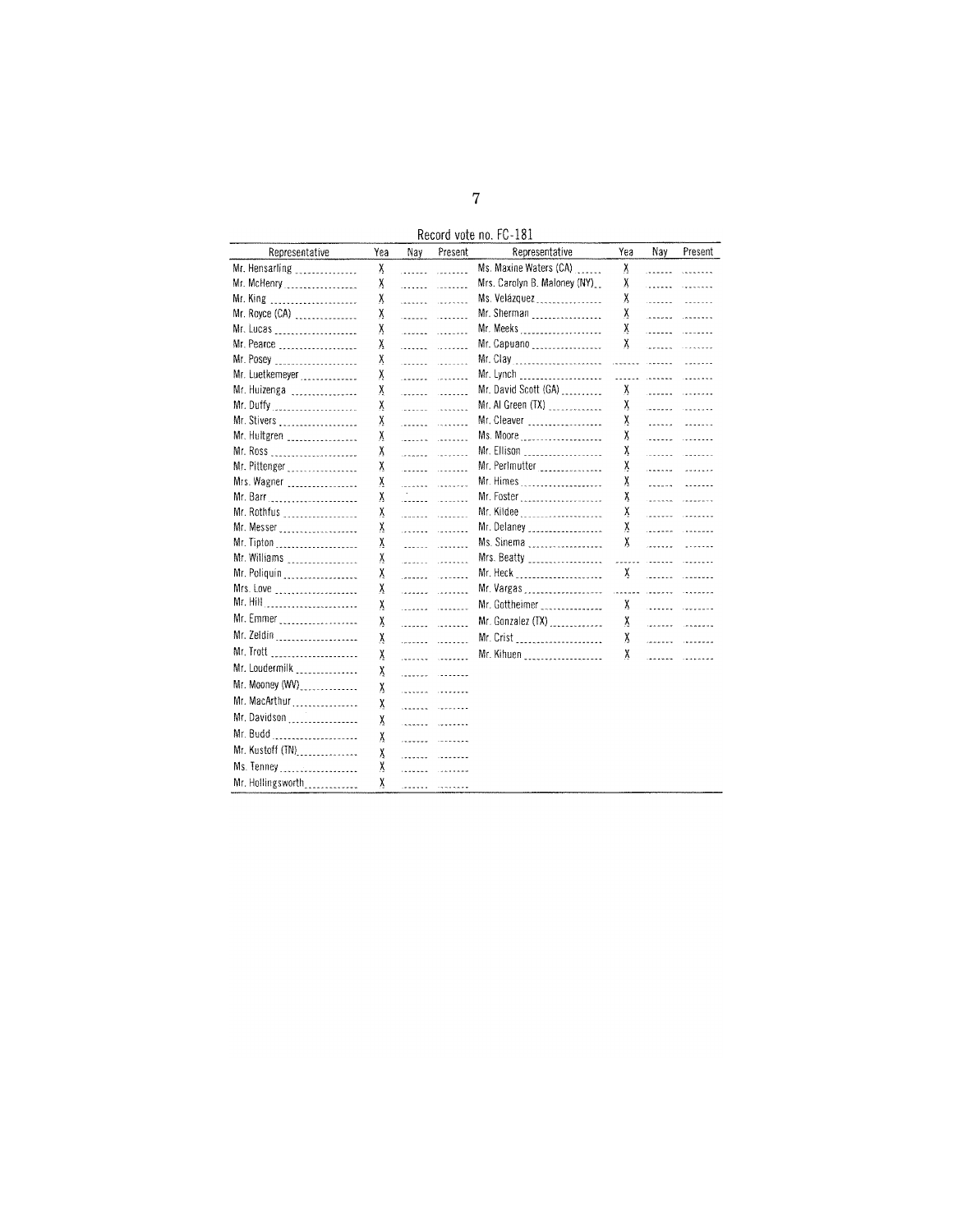#### COMMITTEE OVERSIGHT FINDINGS

Pursuant to clause  $3(c)(1)$  of rule XIII of the Rules of the House of Representatives, the findings and recommendations of the Committee based on oversight activities under clause 2(b)(1) of rule X of the Rules of the House of Representatives, are incorporated in the descriptive portions of this report.

## PERFORMANCE GOALS AND OBJECTIVES

Pursuant to clause  $3(c)(4)$  of rule XIII of the Rules of the House of Representatives, the Committee states that H.R. 5877 will help to expand access to capital for entrepreneurs, enable earlier public participation in the company's life-cycle, and attract post-issuance support to include research, sales and capital commitments by market-makers by allowing for the creation and registration of venture exchanges.

# NEW BUDGET AUTHORITY, ENTITLEMENT AUTHORITY, AND TAX **EXPENDITURES**

The Committee has not received an estimate of new budget authority contained in the cost estimate prepared by the Director of the Congressional Budget Office pursuant to Sec. 402 of the Congressional Budget Act of 1974. In compliance with clause  $3(c)(2)$  of rule XIII of the Rules of the House, the Committee opines that H.R. 5877 will not establish any new budget or entitlement authority or create any tax expenditures.

# CONGRESSIONAL BUDGET OFFICE ESTIMATES

The cost estimate prepared by the Director of the Congressional Budget Office pursuant to Sec. 402 of the Congressional Budget Act of 1974 was not submitted timely to the Committee.

### FEDERAL MANDATES STATEMENT

This information is provided in accordance with section 423 of the Unfunded Mandates Reform Act of 1995.

The Committee has determined that the bill does not contain Federal mandates on the private sector. The Committee has determined that the bill does not impose a Federal intergovernmental mandate on State, local, or tribal governments.

#### ADVISORY COMMITTEE STATEMENT

No advisory committees within the meaning of section 5(b) of the Federal Advisory Committee Act were created by this legislation.

## APPLICABILITY TO LEGISLATIVE BRANCH

The Committee finds that the legislation does not relate to the terms and conditions of employment or access to public services or accommodations within the meaning of the section 102(b)(3) of the Congressional Accountability Act.

#### EARMARK IDENTIFICATION

With respect to clause 9 of rule XXI of the Rules of the House of Representatives, the Committee has carefully reviewed the pro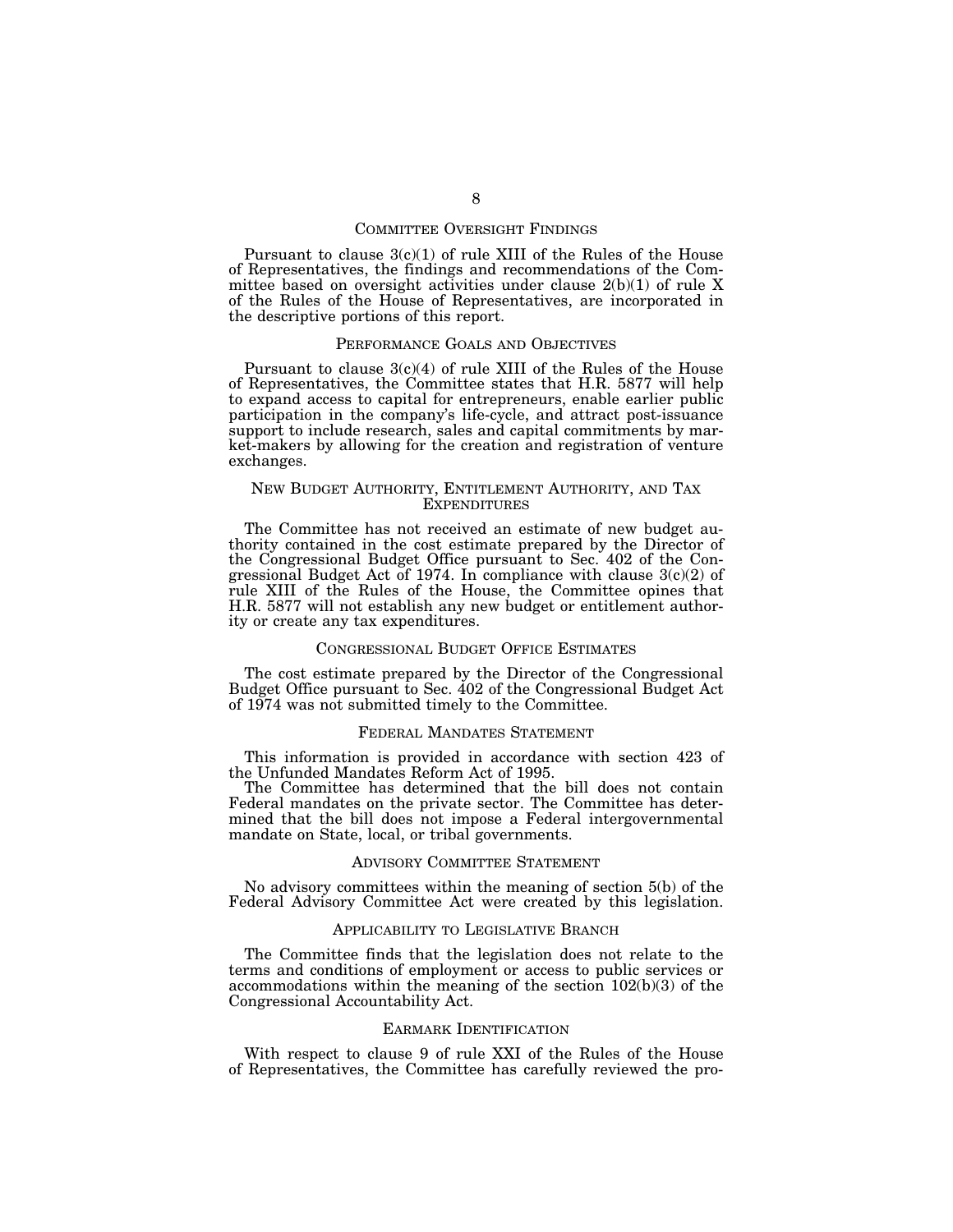visions of the bill and states that the provisions of the bill do not contain any congressional earmarks, limited tax benefits, or limited tariff benefits within the meaning of the rule.

# DUPLICATION OF FEDERAL PROGRAMS

In compliance with clause  $3(c)(5)$  of rule XIII of the Rules of the House of Representatives, the Committee states that no provision of the bill establishes or reauthorizes: (1) a program of the Federal Government known to be duplicative of another Federal program; (2) a program included in any report from the Government Accountability Office to Congress pursuant to section 21 of Public Law 111–139; or (3) a program related to a program identified in the most recent Catalog of Federal Domestic Assistance, published pursuant to the Federal Program Information Act (Pub. L. No. 95– 220, as amended by Pub. L. No. 98–169).

#### DISCLOSURE OF DIRECTED RULEMAKING

Pursuant to section 3(i) of H. Res. 5, (115th Congress), the following statement is made concerning directed rule makings: The Committee estimates that the bill requires 1 directed rulemaking within the meaning of such section. The Commission is directed to issue regulations to ensure that persons selling or purchasing venture securities on a venture exchange are provided disclosures sufficient to understand the characteristics unique to venture securities and in the case of a venture exchange that is a listing tier, that the venture exchange is distinct from the other national securities exchange.

# SECTION-BY-SECTION ANALYSIS OF THE LEGISLATION

## *Section 1. Short title*

This Section cites H.R. 5877 as the "Main Street Growth Act".

#### *Section 2. Venture exchanges*

This section allows for national securities exchanges to elect to be treated as a venture exchange. This section would define the securities eligible to trade on venture exchanges as ''venture securities.'' To qualify as a ''venture security,'' a security must either be an exempted transaction under Section 3(b) of the Securities Act of 1933 from an "early-stage, growth company," a security offered by an emerging growth company as defined by the JOBS Act, or a security whose issuer's public float is less than that which would qualify it as a large accelerated filer or whose securities have an ADTV of less than 75,000 shares over a 60 day period.

Venture exchanges would be prohibited from extending Unlisted Trading Privileges (UTP) to any venture security, which would prevent venture securities from trading on other exchanges other than the one that it is listed on in order to concentrate liquidity onto the venture exchange. In addition, venture exchanges would also be exempt from decimalization.

#### CHANGES IN EXISTING LAW MADE BY THE BILL, AS REPORTED

In compliance with clause 3(e) of rule XIII of the Rules of the House of Representatives, changes in existing law made by the bill,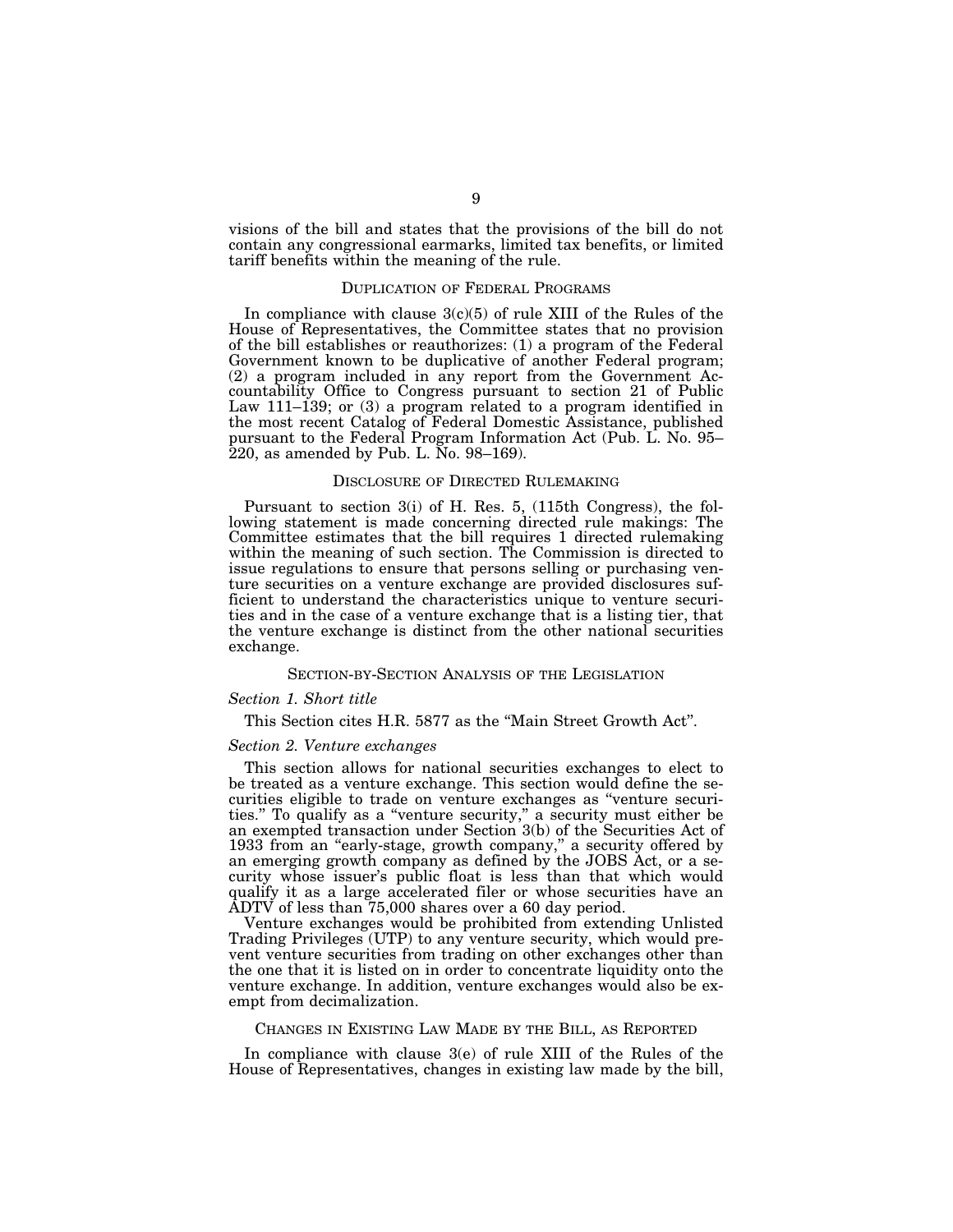as reported, are shown as follows (existing law proposed to be omitted is enclosed in black brackets, new matter is printed in italic, and existing law in which no change is proposed is shown in roman):

# CHANGES IN EXISTING LAW MADE BY THE BILL, AS REPORTED

In compliance with clause 3(e) of rule XIII of the Rules of the House of Representatives, changes in existing law made by the bill, as reported, are shown as follows (existing law proposed to be omitted is enclosed in black brackets, new matter is printed in italic, and existing law in which no change is proposed is shown in roman):

# **SECURITIES EXCHANGE ACT OF 1934**

# TITLE I—REGULATION OF SECURITIES EXCHANGES

\* \* \* \* \* \* \*

# NATIONAL SECURITIES EXCHANGES

SEC. 6. (a) An exchange may be registered as a national securities exchange under the terms and conditions hereinafter provided in this section and in accordance with the provisions of section 19(a) of this title, by filing with the Commission an application for registration in such form as the Commission, by rule, may prescribe containing the rules of the exchange and such other information and documents as the Commission, by rule, may prescribe as necessary or appropriate in the public interest or for the protection of investors.

(b) An exchange shall not be registered as a national securities exchange unless the Commission determines that—

(1) Such exchange is so organized and has the capacity to be able to carry out the purposes of this title and to comply, and (subject to any rule or order of the Commission pursuant to section 17(d) or  $19(g)(2)$  of this title) to enforce compliance by its members and persons associated with its members, with the provisions of this title, the rules and regulations thereunder, and the rules of the exchange.

(2) Subject to the provisions of subsection (c) of this section, the rules of the exchange provide that any registered broker or dealer or natural person associated with a registered broker or dealer may become a member of such exchange and any person may become associated with a member thereof.

(3) The rules of the exchange assure a fair representation of its members in the selection of its directors and administration of its affairs and provide that one or more directors shall be representative of issuers and investors and not be associated with a member of the exchange, broker, or dealer.

(4) The rules of the exchange provide for the equitable allocation of reasonable dues, fees, and other charges among its members and issuers and other persons using its facilities.

(5) The rules of the exchange are designed to prevent fraudulent and manipulative acts and practices, to promote just and equitable principles of trade, to foster cooperation and coordination with persons engaged in regulating, clearing, settling,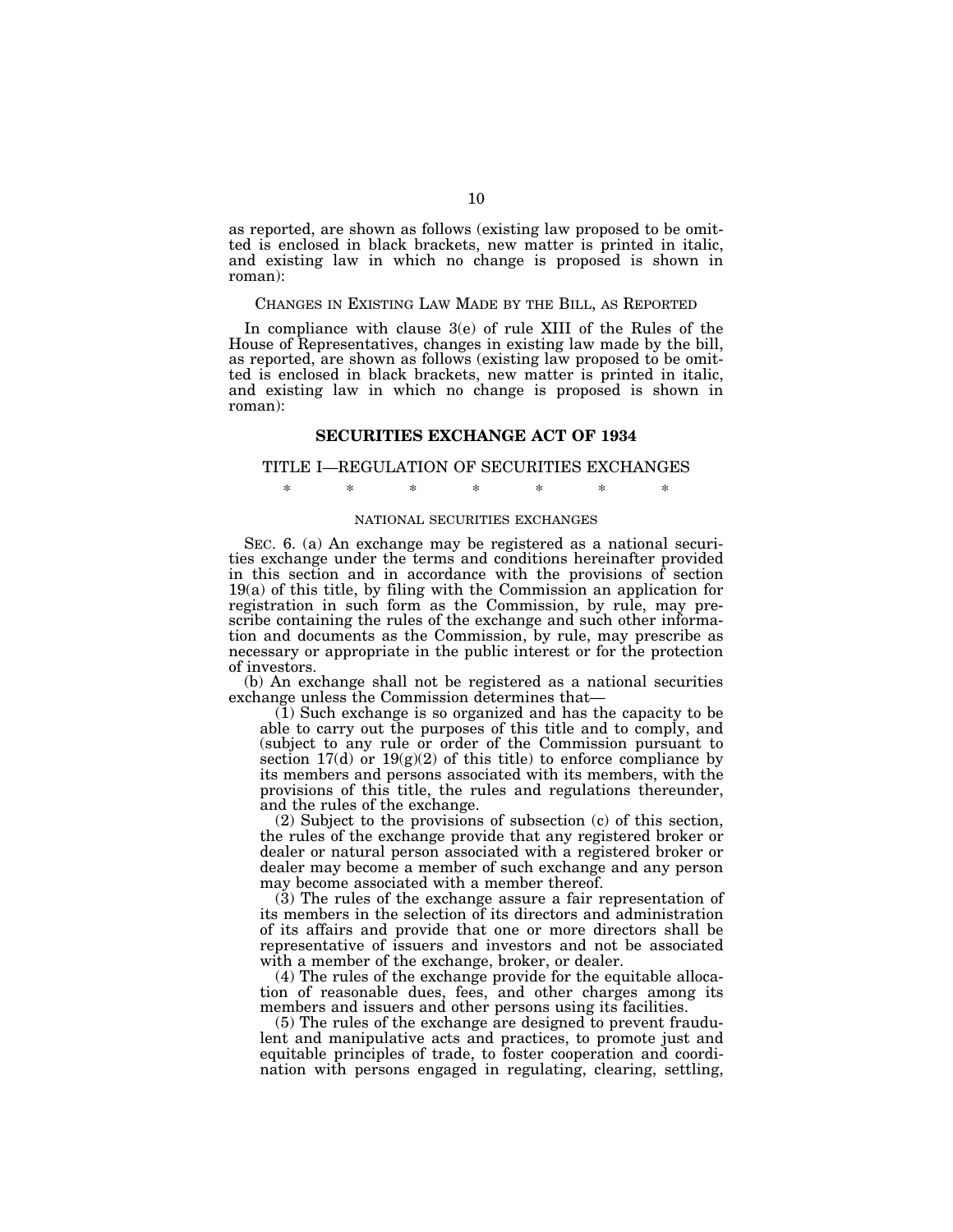processing information with respect to, and facilitating transactions in securities, to remove impediments to and perfect the mechanism of a free and open market and a national market system, and, in general, to protect investors and the public interest; and are not designed to permit unfair discrimination between customers, issuers, brokers, or dealers, or to regulate by virtue of any authority conferred by this title matters not related to the purposes of this title or the administration of the exchange.

(6) The rules of the exchange provide that (subject to any rule or order of the Commission pursuant to section 17(d) or  $19(g)(2)$  of this title) its members and persons associated with its members shall be appropriately disciplined for violation of the provisions of this title, the rules or regulations thereunder, or the rules of the exchange, by expulsion, suspension, limitation of activities, functions, and operations, fine, censure, being suspended or barred from being associated with a member, or any other fitting sanction.

(7) The rules of the exchange are in accordance with the provisions of subsection (d) of this section, and in general, provide a fair procedure for the disciplining of members and persons associated with members, the denial of membership to any person seeking membership therein, the barring of any person from becoming associated with a member thereof, and the prohibition or limitation by the exchange of any person with respect to access to services offered by the exchange or a member thereof.

(8) The rules of the exchange do not impose any burden on competition not necessary or appropriate in furtherance of the purposes of this title.

 $(9)(A)$  The rules of the exchange prohibit the listing of any security issued in a limited partnership rollup transaction (as such term is defined in paragraphs  $(4)$  and  $(5)$  of section 14 $(h)$ ), unless such transaction was conducted in accordance with procedures designed to protect the rights of limited partners, including—

 $\tilde{p}$  (i) the right of dissenting limited partners to one of the following:

(I) an appraisal and compensation;

(II) retention of a security under substantially the same terms and conditions as the original issue;

(III) approval of the limited partnership rollup transaction by not less than 75 percent of the outstanding securities of each of the participating limited partnerships;

(IV) the use of a committee of limited partners that is independent, as determined in accordance with rules prescribed by the exchange, of the general partner or sponsor, that has been approved by a majority of the outstanding units of each of the participating limited partnerships, and that has such authority as is necessary to protect the interest of limited partners, including the authority to hire independent advisors, to negotiate with the general partner or sponsor on behalf of the limited partners, and to make a rec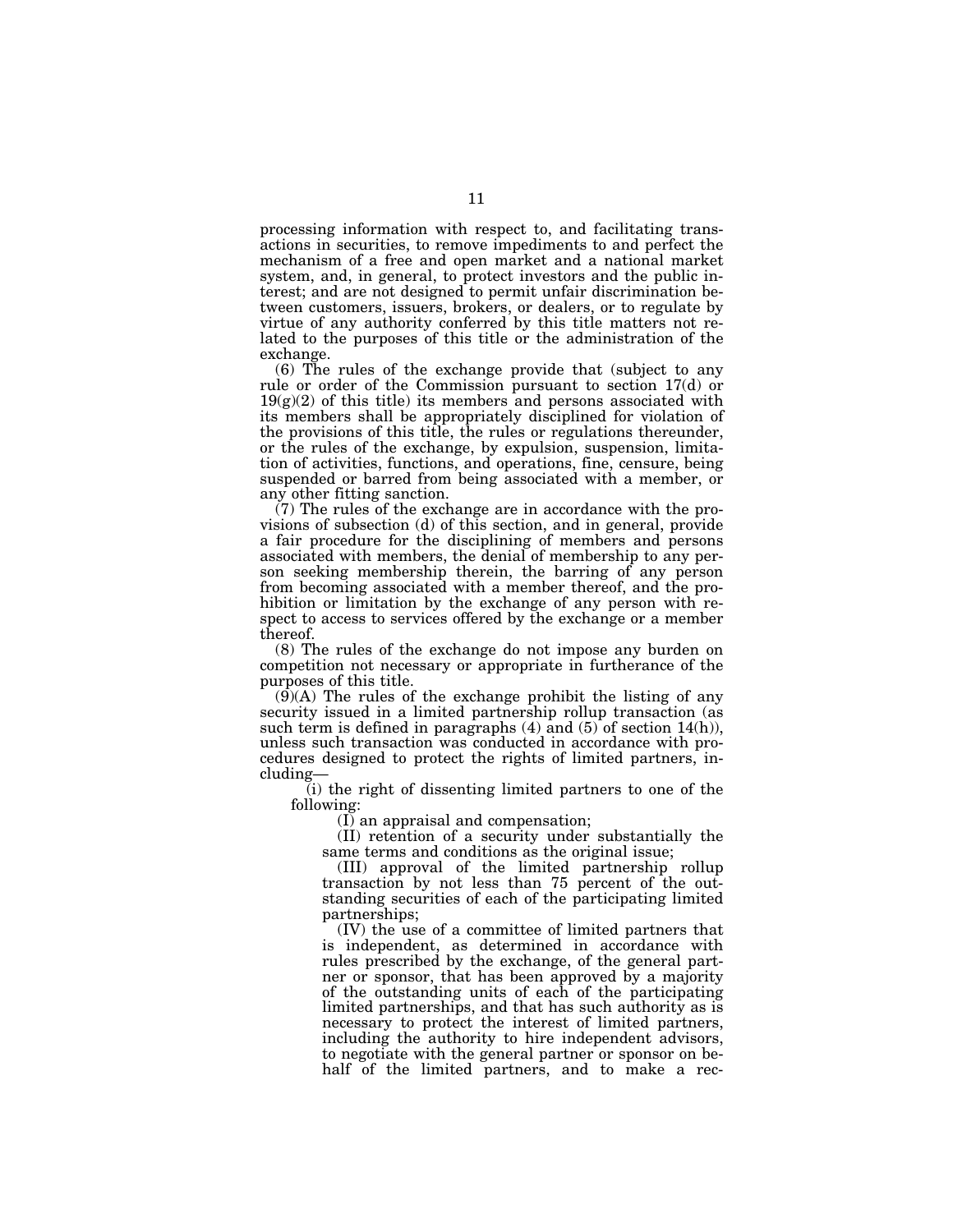ommendation to the limited partners with respect to the proposed transaction; or

(V) other comparable rights that are prescribed by rule by the exchange and that are designed to protect dissenting limited partners;

(ii) the right not to have their voting power unfairly reduced or abridged;

(iii) the right not to bear an unfair portion of the costs of a proposed limited partnership rollup transaction that is rejected; and

(iv) restrictions on the conversion of contingent interests or fees into non-contingent interests or fees and restrictions on the receipt of a non-contingent equity interest in exchange for fees for services which have not yet been provided.

(B) As used in this paragraph, the term ''dissenting limited partner'' means a person who, on the date on which soliciting material is mailed to investors, is a holder of a beneficial interest in a limited partnership that is the subject of a limited partnership rollup transaction, and who casts a vote against the transaction and complies with procedures established by the exchange, except that for purposes of an exchange or tender offer, such person shall file an objection in writing under the rules of the exchange during the period during which the offer is outstanding.

(10)(A) The rules of the exchange prohibit any member that is not the beneficial owner of a security registered under section 12 from granting a proxy to vote the security in connection with a shareholder vote described in subparagraph (B), unless the beneficial owner of the security has instructed the member to vote the proxy in accordance with the voting instructions of the beneficial owner.

(B) A shareholder vote described in this subparagraph is a shareholder vote with respect to the election of a member of the board of directors of an issuer, executive compensation, or any other significant matter, as determined by the Commission, by rule, and does not include a vote with respect to the uncontested election of a member of the board of directors of any investment company registered under the Investment Company Act of 1940 (15 U.S.C. 80b–1 et seq.).

(C) Nothing in this paragraph shall be construed to prohibit a national securities exchange from prohibiting a member that is not the beneficial owner of a security registered under section 12 from granting a proxy to vote the security in connection with a shareholder vote not described in subparagraph (A).

 $(c)(1)$  A national securities exchange shall deny membership to (A) any person, other than a natural person, which is not a registered broker or dealer or (B) any natural person who is not, or is not associated with, a registered broker or dealer.

(2) A national securities exchange may, and in cases in which the Commission, by order, directs as necessary or appropriate in the public interest or for the protection of investors shall, deny membership to any registered broker or dealer or natural person associated with a registered broker or dealer, and bar from becoming associated with a member any person, who is subject to a statutory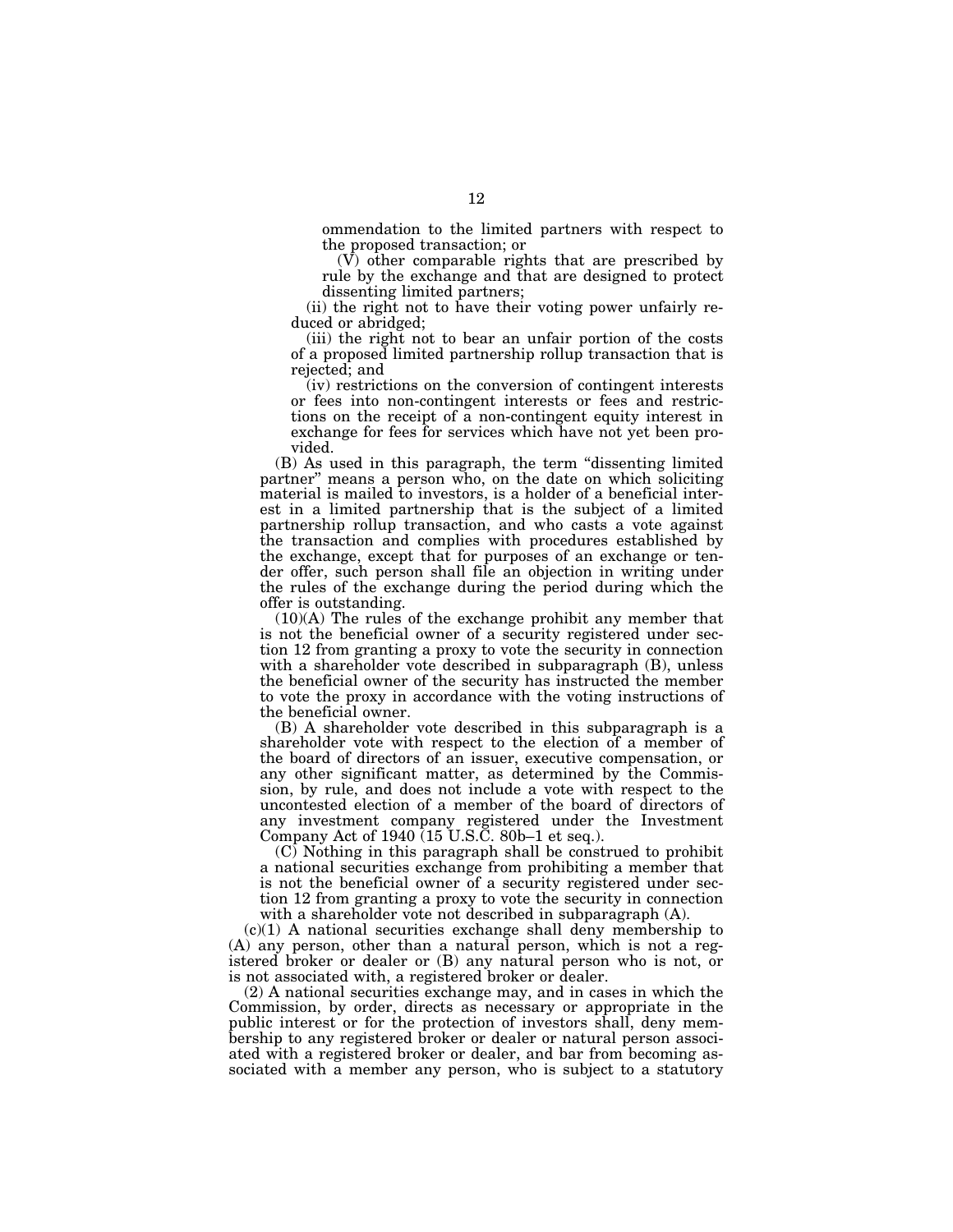disqualification. A national securities exchange shall file notice with the Commission not less than thirty days prior to admitting any person to membership or permitting any person to become associated with a member, if the exchange knew, or in the exercise of reasonable care should have known, that such person was subject to a statutory disqualification. The notice shall be in such form and contain such information as the Commission, by rule, may prescribe as necessary or appropriate in the public interest or for the protection of investors.

(3)(A) A national securities exchange may deny membership to, or condition the membership of, a registered broker or dealer if (i) such broker or dealer does not meet such standards of financial responsibility or operational capability or such broker or dealer or any natural person associated with such broker or dealer does not meet such standards of training, experience, and competence as are prescribed by the rules of the exchange or (ii) such broker or dealer or person associated with such broker or dealer has engaged and there is a reasonable likelihood he may again engage in acts or practices inconsistent with just and equitable principles of trade. A national securities exchange may examine and verify the qualifications of an applicant to become a member and the natural persons associated with such an applicant in accordance with procedures established by the rules of the exchange.

(B) A national securities exchange may bar a natural person from becoming a member or associated with a member, or condition the membership of a natural person or association of a natural person with a member, if such natural person (i) does not meet such standards of training, experience, and competence as are prescribed by the rules of the exchange or (ii) has engaged and there is a reasonable likelihood he may again engage in acts or practices inconsistent with just and equitable principles of trade. A national securities exchange may examine and verify the qualifications of an applicant to become a person associated with a member in accordance with procedures established by the rules of the exchange and require any person associated with a member, or any class of such persons, to be registered with the exchange in accordance with procedures so established.

(C) A national securities exchange may bar any person from becoming associated with a member if such person does not agree (i) to supply the exchange with such information with respect to its relationship and dealings with the member as may be specified in the rules of the exchange and (ii) to permit the examination of its books and records to verify the accuracy of any information so supplied.

(4) A national securities exchange may limit (A) the number of members of the exchange and  $(B)$  the number of members and designated representatives of members permitted to effect transactions on the floor of the exchange without the services of another person acting as broker: *Provided*, *however*, That no national securities exchange shall have the authority to decrease the number of memberships in such exchange, or the number of members and designated representatives of members permitted to effect transactions on the floor of such exchange without the services of another person acting as broker, below such number in effect on May 1, 1975, or the date such exchange was registered with the Commission, whichever is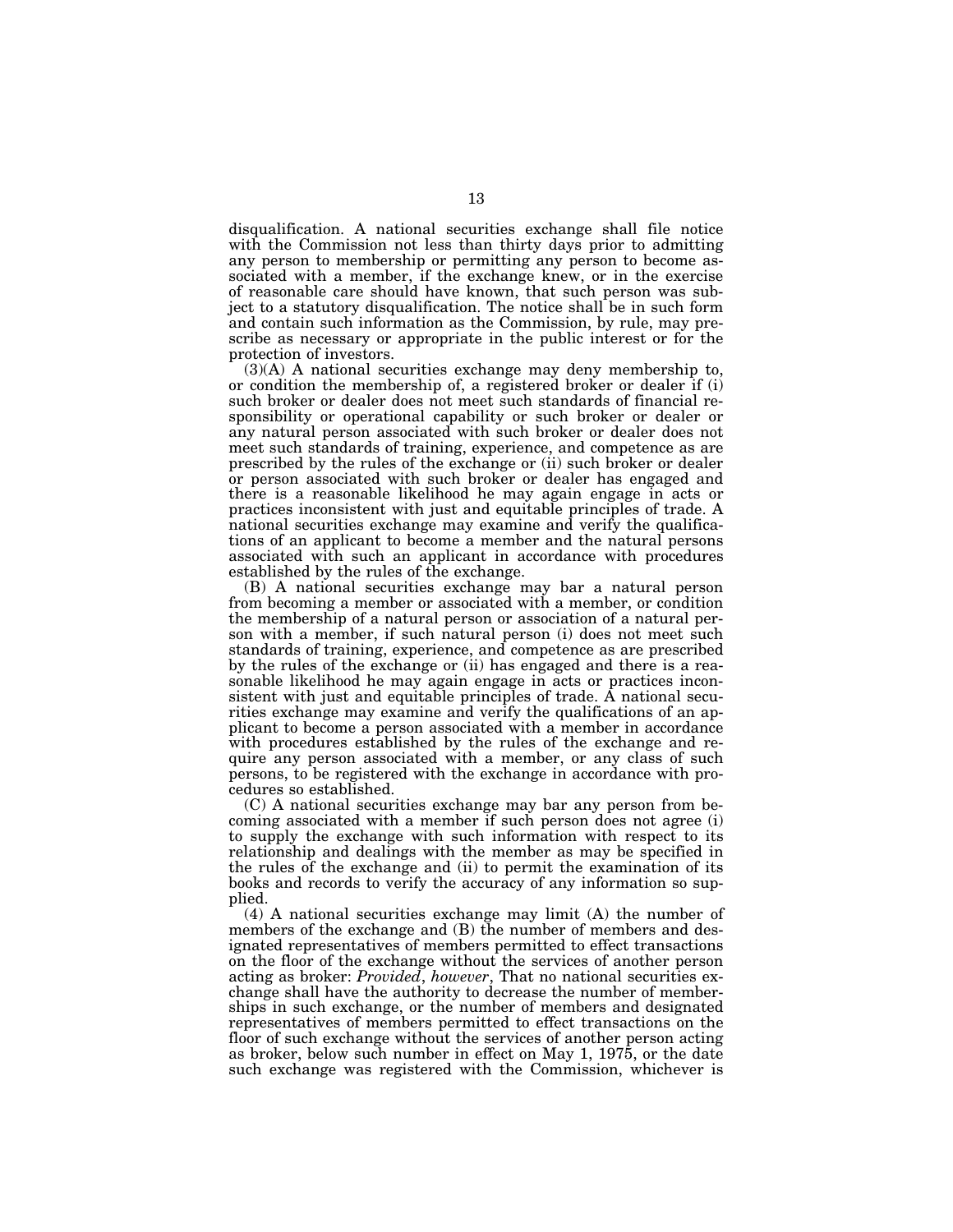later: *And provided further*, That the Commission, in accordance with the provisions of section  $19(c)$  of this title, may amend the rules of any national securities exchange to increase (but not to decrease) or to remove any limitation on the number of memberships in such exchange or the number of members or designated representatives of members permitted to effect transactions on the floor of the exchange without the services of another person acting as broker, if the Commission finds that such limitation imposes a burden on competition not necessary or appropriate in furtherance of the purposes of this title.

 $(d)(1)$  In any proceeding by a national securities exchange to determine whether a member or person associated with a member should be disciplined (other than a summary proceeding pursuant to paragraph  $(3)$  of this subsection), the exchange shall bring specific charges, notify such member or person of, and give him an opportunity to defend against, such charges, and keep a record. A determination by the exchange to impose a disciplinary sanction shall be supported by a statement setting forth—

(A) any act or practice in which such member or person associated with a member has been found to have engaged, or which such member or person has been found to have omitted;

(B) the specific provision of this title, the rules or regulations thereunder, or the rules of the exchange which any such act or practice, or omission to act, is deemed to violate; and

(C) the sanction imposed and the reasons therefor.

(2) In any proceeding by a national securities exchange to determine whether a person shall be denied membership, barred from becoming associated with a member, or prohibited or limited with respect to access to services offered by the exchange or a member thereof (other than a summary proceeding pursuant to paragraph (3) of this subsection), the exchange shall notify such person of, and give him an opportunity to be heard upon, the specific grounds for denial, bar, or prohibition or limitation under consideration and keep a record. A determination by the exchange to deny membership, bar a person from becoming associated with a member, or prohibit or limit a person with respect to access to services offered by the exchange or a member thereof shall be supported by a statement setting forth the specific grounds on which the denial, bar, or prohibition or limitation is based.

(3) A national securities exchange may summarily (A) suspend a member or person associated with a member who has been and is expelled or suspended from any self-regulatory organization or barred or suspended from being associated with a member of any self-regulatory organization, (B) suspend a member who is in such financial or operating difficulty that the exchange determines and so notifies the Commission that the member cannot be permitted to continue to do business as a member with safety to investors, creditors, other members, or the exchange, or (C) limit or prohibit any person with respect to access to services offered by the exchange if subparagraph (A) or (B) of this paragraph is applicable to such person or, in the case of a person who is not a member, if the exchange determines that such person does not meet the qualification requirements or other prerequisites for such access and such person cannot be permitted to continue to have such access with safety to investors, creditors, members, or the exchange.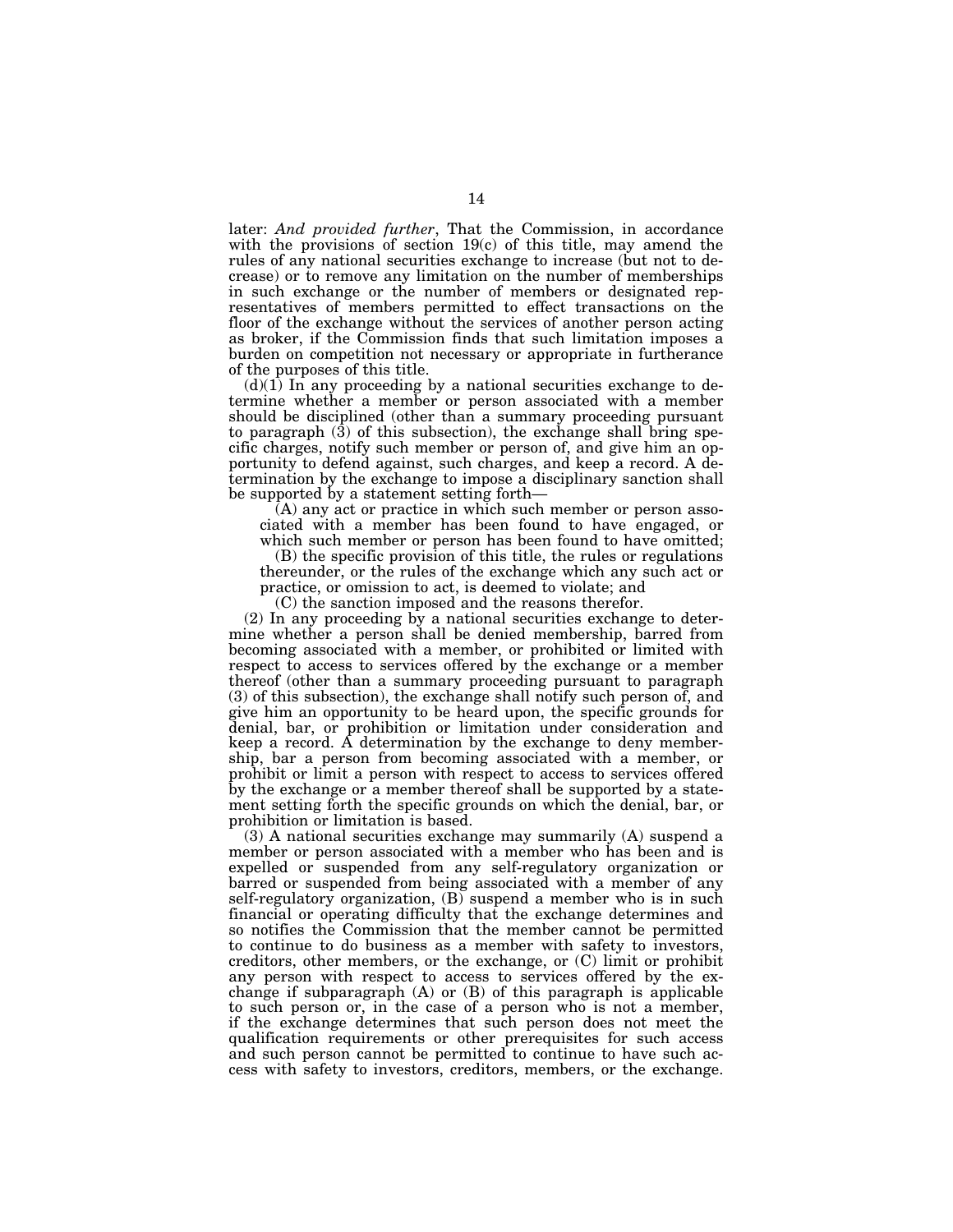Any person aggrieved by any such summary action shall be promptly afforded an opportunity for a hearing by the exchange in accordance with the provisions of paragraph  $(1)$  or  $(2)$  of this subsection. The Commission, by order, may stay any such summary action on its own motion or upon application by any person aggrieved thereby, if the Commission determines summarily or after notice and opportunity for hearing (which hearing may consist solely of the submission of affidavits or presentation of oral arguments) that such stay is consistent with the public interest and the protection of investors.

(e)(1) On and after the date of enactment of the Securities Acts Amendments of 1975, no national securities exchange may impose any schedule or fix rates of commissions, allowances, discounts, or other fees to be charged by its members: *Provided*, *however*, That until May 1, 1976, the preceding provisions of this paragraph shall not prohibit any such exchange from imposing or fixing any schedule of commissions, allowances, discounts, or other fees to be charged by its members for acting as broker on the floor of the exchange or as odd-lot dealer: *And provided further*, That the Commission, in accordance with the provisions of section 19(b) of this title as modified by the provisions of paragraph (3) of this subsection, may—

(A) permit a national securities exchange, by rule, to impose a reasonable schedule or fix reasonable rates of commissions, allowances, discounts, or other fees to be charged by its members for effecting transactions on such exchange prior to November 1, 1976, if the Commission finds that such schedule or fixed rates of commissions, allowances, discounts, or other fees are in the public interest; and

(B) permit a national securities exchange, by rule, to impose a schedule or fix rates of commissions, allowances, discounts, or other fees to be charged by its members for effecting transactions on such exchange after November 1, 1976, if the Commission finds that such schedule or fixed rates of commissions, allowances, discounts, or other fees (i) are reasonable in relation to the costs of providing the service for which such fees are charged (and the Commission publishes the standards employed in adjudging reasonableness) and (ii) do not impose any burden on competition not necessary or appropriate in furtherance of the purposes of this title, taking into consideration the competitive effects of permitting such schedule or fixed rates weighed against the competitive effects of other lawful actions which the Commission is authorized to take under this title.

(2) Notwithstanding the provisions of section 19(c) of this title, the Commission, by rule, may abrogate any exchange rule which imposes a schedule or fixes rates of commissions, allowances, discounts, or other fees, if the Commission determines that such schedule or fixed rates are no longer reasonable, in the public interest, or necessary to accomplish the purposes of this title.

(3)(A) Before approving or disapproving any proposed rule change submitted by a national securities exchange which would impose a schedule or fix rates of commissions, allowances, discounts, or other fees to be charged by its members for effecting transactions on such exchange, the Commission shall afford interested persons (i) an opportunity for oral presentation of data, views, and arguments and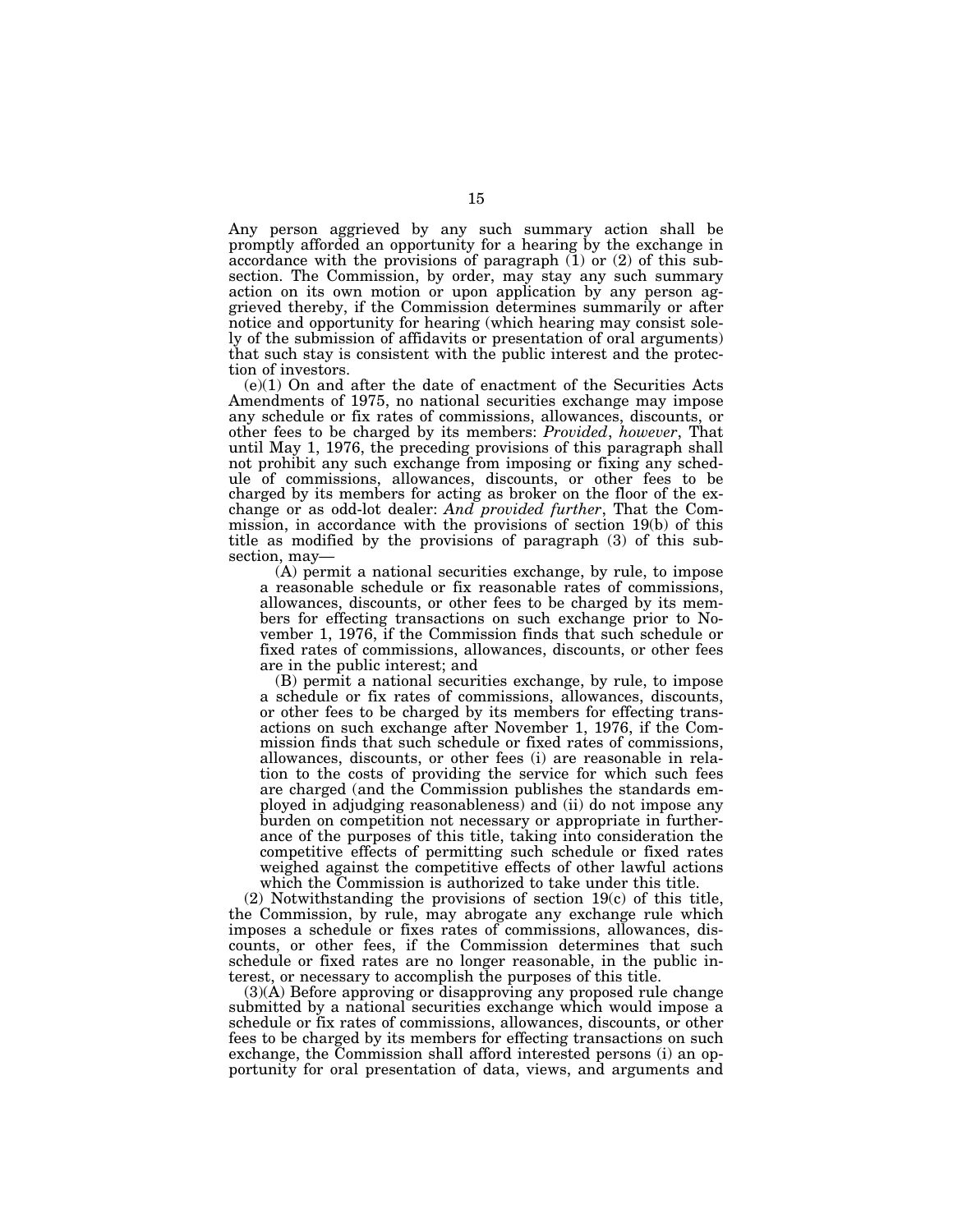(ii) with respect to any such rule concerning transactions effected after November 1, 1976, if the Commission determines there are disputed issues of material fact, to present such rebuttal submissions and to conduct (or have conducted under subparagraph (B) of this paragraph) such cross-examination as the Commission determines to be appropriate and required for full disclosure and proper resolution of such disputed issues of material fact.

(B) The Commission shall prescribe rules and make rulings concerning any proceeding in accordance with subparagraph (A) of this paragraph designed to avoid unnecessary costs or delay. Such rules or rulings may (i) impose reasonable time limits on each interested person's oral presentations, and (ii) require any cross-examination to which a person may be entitled under subparagraph (A) of this paragraph to be conducted by the Commission on behalf of that person in such manner as the Commission determines to be appropriate and required for full disclosure and proper resolution of disputed issues of material fact.

(C)(i) If any class of persons, the members of which are entitled to conduct (or have conducted) cross-examination under subparagraphs (A) and (B) of this paragraph and which have, in the view of the Commission, the same or similar interests in the proceeding, cannot agree upon a single representative of such interests for purposes of cross-examination, the Commission may make rules and rulings specifying the manner in which such interests shall be represented and such cross-examination conducted.

(ii) No member of any class of persons with respect to which the Commission has specified the manner in which its interests shall be represented pursuant to clause (i) of this subparagraph shall be denied, pursuant to such clause (i), the opportunity to conduct (or have conducted) cross-examination as to issues affecting his particular interests if he satisfies the Commission that he has made a reasonable and good faith effort to reach agreement upon group representation and there are substantial and relevant issues which would not be presented adequately by group representation.

(D) A transcript shall be kept of any oral presentation and crossexamination.

(E) In addition to the bases specified in subsection 25(a), a reviewing Court may set aside an order of the Commission under section 19(b) approving an exchange rule imposing a schedule or fixing rates of commissions, allowances, discounts, or other fees, if the Court finds—

(1) a Commission determination under subparagraph (A) of this paragraph that an interested person is not entitled to conduct cross-examination or make rebuttal submissions, or

(2) a Commission rule or ruling under subparagraph (B) of this paragraph limiting the petitioner's cross-examination or rebuttal submissions,

> has precluded full disclosure and proper resolution of disputed issues of material fact which were necessary for fair determination by the Commission.

(f) The Commission, by rule or order, as it deems necessary or appropriate in the public interest and for the protection of investors, to maintain fair and orderly markets, or to assure equal regulation, may require—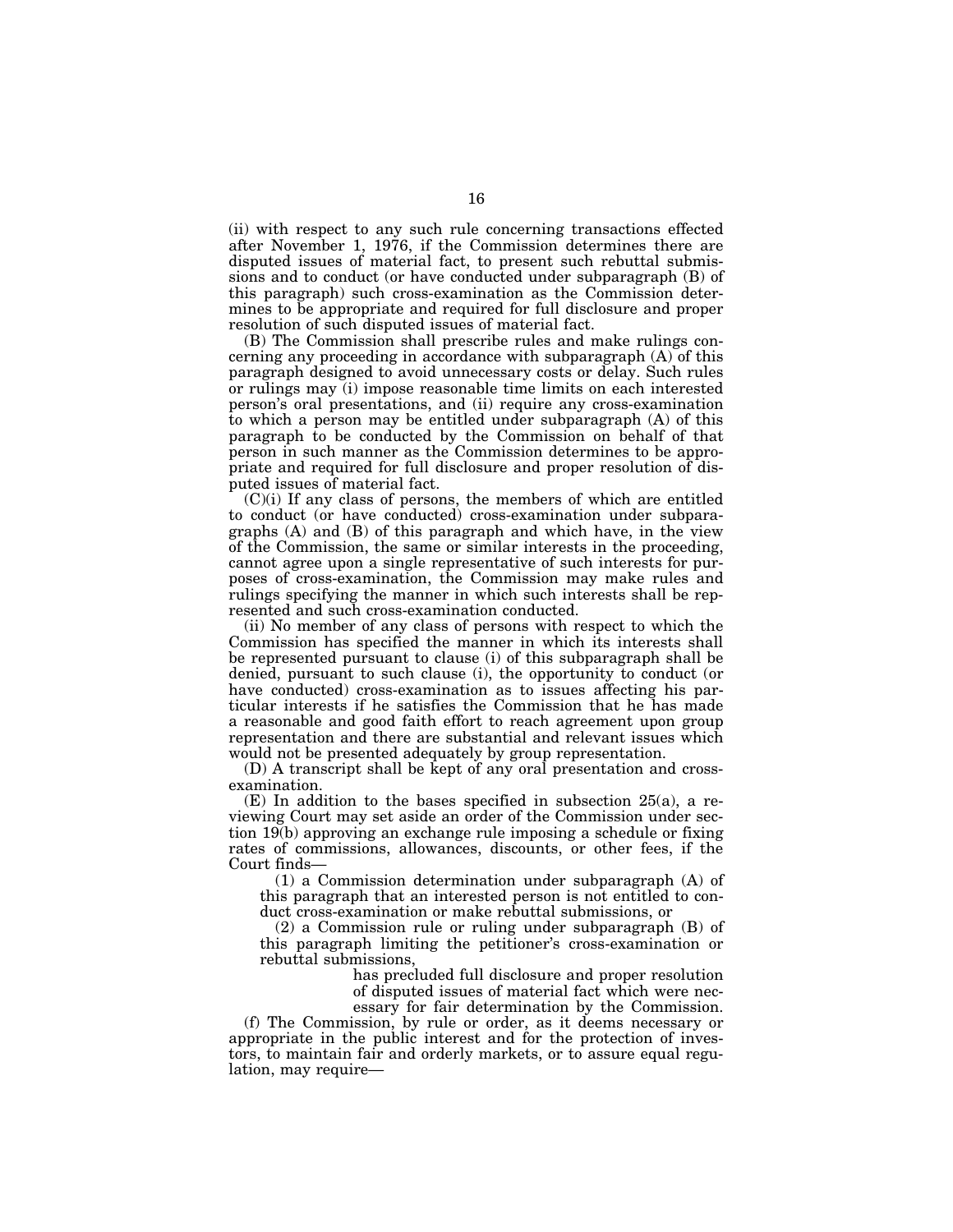(1) any person not a member or a designated representative of a member of a national securities exchange effecting transactions on such exchange without the services of another person acting as a broker, or

(2) any broker or dealer not a member of a national securities exchange effecting transactions on such exchange on a regular basis,

to comply with such rules of such exchange as the Commission may specify.<br>(g) NOTICE REGISTRATION OF SECURITY FUTURES PRODUCT EX-

CHANGES.—<br>
(1) REGISTRATION REQUIRED.—An exchange that lists or

trades security futures products may register as a national securities exchange solely for the purposes of trading security futures products if—

(A) the exchange is a board of trade, as that term is defined by the Commodity Exchange Act (7 U.S.C. 1a(2)), that has been designated a contract market by the Commodity Futures Trading Commission and such designation is not suspended by order of the Commodity Futures Trading Commission; and

(B) such exchange does not serve as a market place for transactions in securities other than—

(i) security futures products; or

(ii) futures on exempted securities or groups or indexes of securities or options thereon that have been authorized under section  $2(a)(1)(C)$  of the Commodity Exchange Act.<br>(2) REGISTRATION BY NOTICE FILING.—

 $(A)$  FORM AND CONTENT.—An exchange required to register only because such exchange lists or trades security futures products may register for purposes of this section by filing with the Commission a written notice in such form as the Commission, by rule, may prescribe containing the rules of the exchange and such other information and documents concerning such exchange, comparable to the information and documents required for national securities exchanges under section 6(a), as the Commission, by rule, may prescribe as necessary or appropriate in the public interest or for the protection of investors. If such exchange has filed documents with the Commodity Futures Trading Commission, to the extent that such documents contain information satisfying the Commission's informational requirements, copies of such documents may be filed with the Commission in lieu of the required written notice.

(B) IMMEDIATE EFFECTIVENESS.—Such registration shall be effective contemporaneously with the submission of notice, in written or electronic form, to the Commission, except that such registration shall not be effective if such registration would be subject to suspension or revocation.

(C) TERMINATION.—Such registration shall be terminated immediately if any of the conditions for registration set forth in this subsection are no longer satisfied.

(3) PUBLIC AVAILABILITY.—The Commission shall promptly publish in the Federal Register an acknowledgment of receipt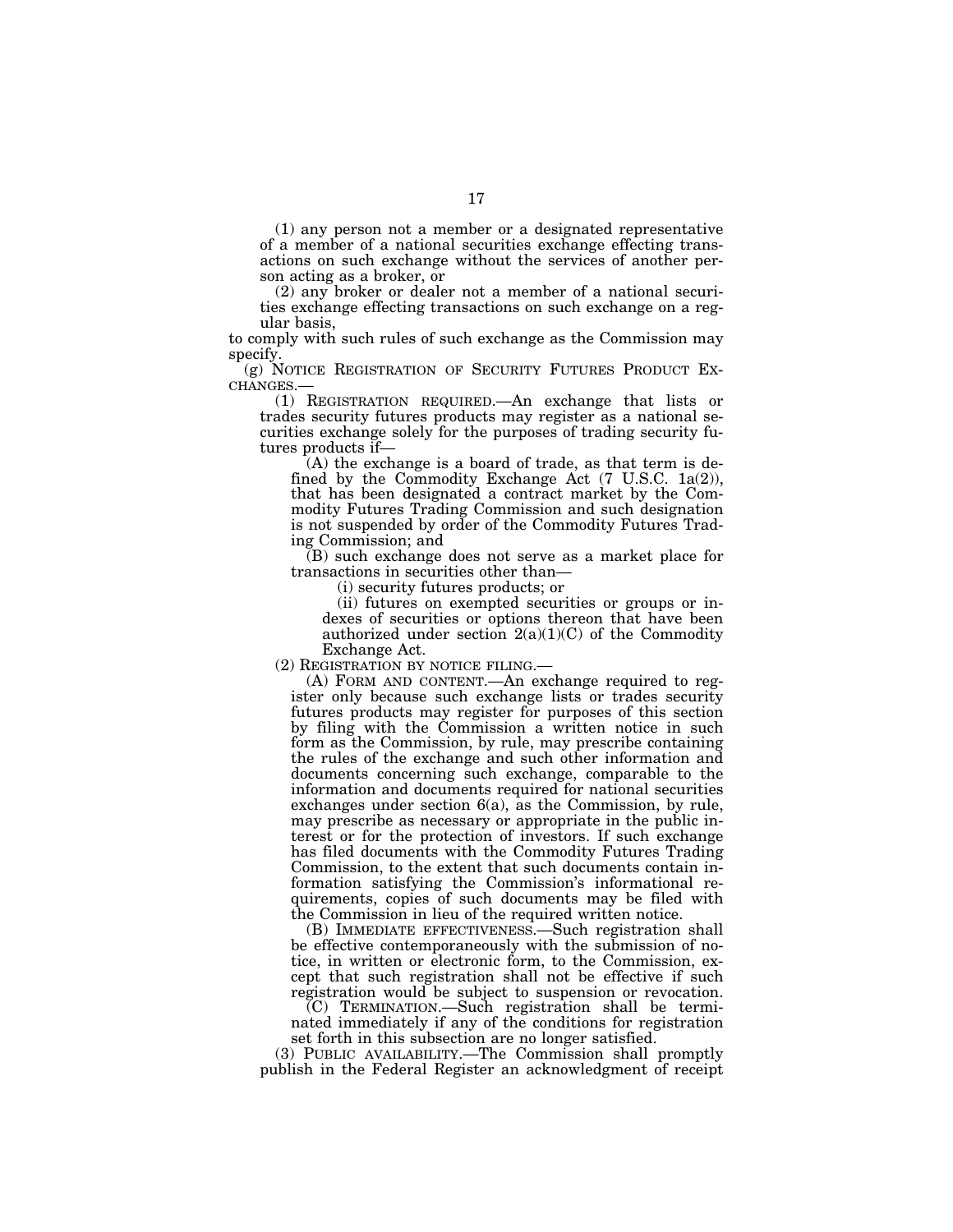of all notices the Commission receives under this subsection and shall make all such notices available to the public.

(4) EXEMPTION OF EXCHANGES FROM SPECIFIED PROVISIONS.— (A) TRANSACTION EXEMPTIONS.—An exchange that is registered under paragraph (1) of this subsection shall be exempt from, and shall not be required to enforce compliance by its members with, and its members shall not, solely with respect to those transactions effected on such exchange in security futures products, be required to comply with, the following provisions of this title and the rules thereunder:

(i) Subsections (b)(2), (b)(3), (b)(4), (b)(7), (b)(9), (c), (d), and (e) of this section.

(ii) Section 8.

(iii) Section 11.

 $(iv)$  Subsections  $(d)$ ,  $(f)$ , and  $(k)$  of section 17.

(v) Subsections (a), (f), and (h) of section 19.

(B) RULE CHANGE EXEMPTIONS.—An exchange that registered under paragraph (1) of this subsection shall also be exempt from submitting proposed rule changes pursuant to section 19(b) of this title, except that—

(i) such exchange shall file proposed rule changes related to higher margin levels, fraud or manipulation, recordkeeping, reporting, listing standards, or decimal pricing for security futures products, sales practices for security futures products for persons who effect transactions in security futures products, or rules effectuating such exchange's obligation to enforce the securities laws pursuant to section  $19(b)(7)$ ;

(ii) such exchange shall file pursuant to sections  $19(b)(1)$  and  $19(b)(2)$  proposed rule changes related to margin, except for changes resulting in higher margin levels; and

(iii) such exchange shall file pursuant to section  $19(b)(1)$  proposed rule changes that have been abro-<br>gated by the Commission pursuant to section the Commission pursuant to section

 $\overline{19(b)(7)(C)}$ .<br>(5) TRADING IN SECURITY FUTURES PRODUCTS.—

 $(A)$  In GENERAL.—Subject to subparagraph  $(B)$ , it shall be unlawful for any person to execute or trade a security futures product until the later of-

(i) 1 year after the date of the enactment of the Commodity Futures Modernization Act of 2000; or

(ii) such date that a futures association registered under section 17 of the Commodity Exchange Act has met the requirements set forth in section  $15A(k)(2)$  of this title.

(B) PRINCIPAL-TO-PRINCIPAL TRANSACTIONS.—Notwithstanding subparagraph (A), a person may execute or trade a security futures product transaction if—

(i) the transaction is entered into—

(I) on a principal-to-principal basis between parties trading for their own accounts or as described in section  $1a(18)(B)(ii)$  of the Commodity Exchange Act; and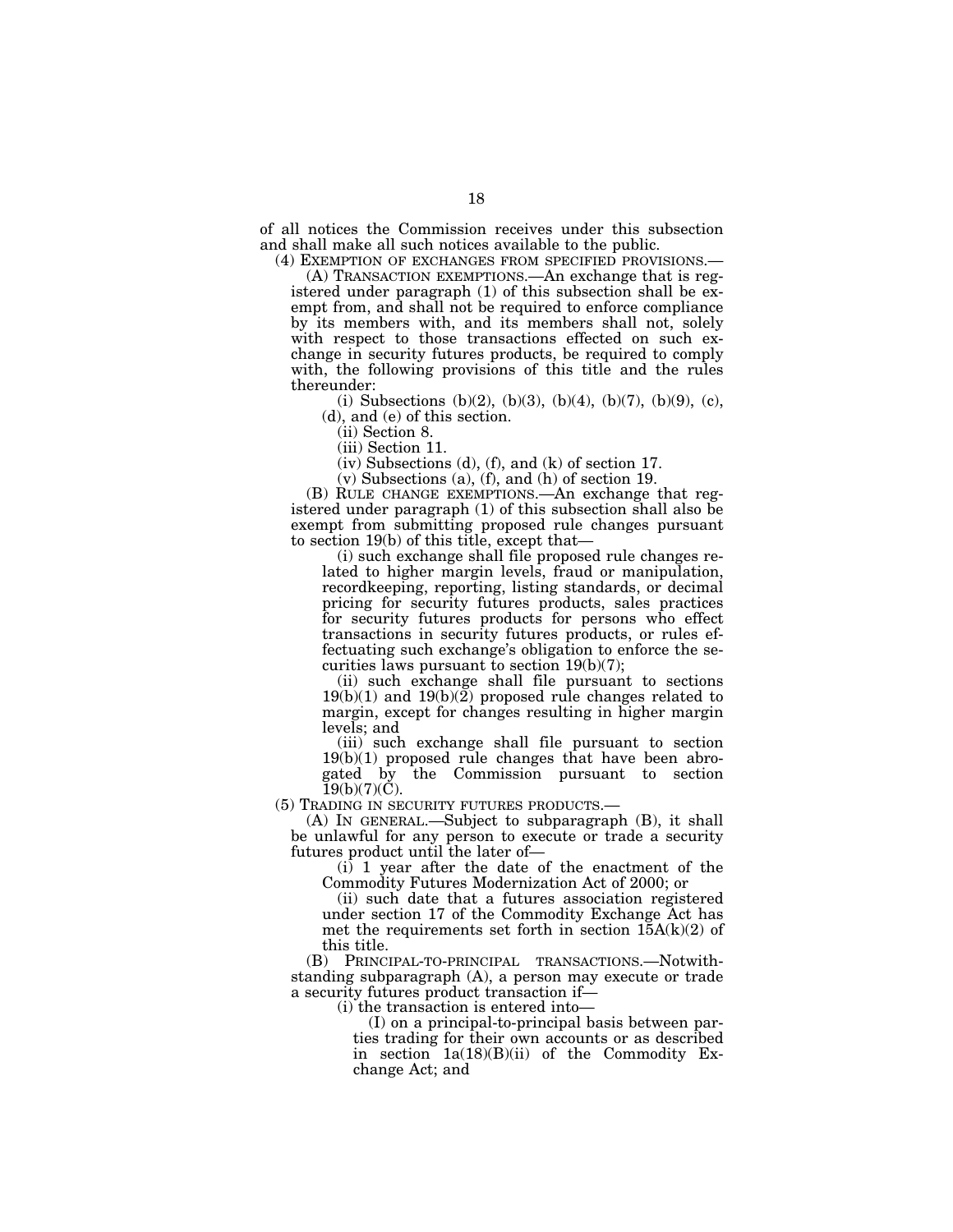(II) only between eligible contract participants (as defined in subparagraphs  $(A)$ ,  $(B)(ii)$ , and  $(C)$ of such section  $1a(18)$  at the time at which the persons enter into the agreement, contract, or transaction; and

(ii) the transaction is entered into on or after the later of—

(I) 8 months after the date of the enactment of the Commodity Futures Modernization Act of 2000; or

(II) such date that a futures association registered under section 17 of the Commodity Exchange Act has met the requirements set forth in section 15A(k)(2) of this title.

(h) TRADING IN SECURITY FUTURES PRODUCTS.—

(1) TRADING ON EXCHANGE OR ASSOCIATION REQUIRED.—It shall be unlawful for any person to effect transactions in security futures products that are not listed on a national securities exchange or a national securities association registered pursuant to section 15A(a).

(2) LISTING STANDARDS REQUIRED.—Except as otherwise provided in paragraph (7), a national securities exchange or a national securities association registered pursuant to section 15A(a) may trade only security futures products that (A) conform with listing standards that such exchange or association files with the Commission under section 19(b) and (B) meet the criteria specified in section  $2(a)(1)(D)(i)$  of the Commodity Exchange Act.

(3) REQUIREMENTS FOR LISTING STANDARDS AND CONDITIONS FOR TRADING.—Such listing standards shall—

(A) except as otherwise provided in a rule, regulation, or order issued pursuant to paragraph (4), require that any security underlying the security future, including each component security of a narrow-based security index, be registered pursuant to section 12 of this title;

(B) require that if the security futures product is not cash settled, the market on which the security futures product is traded have arrangements in place with a registered clearing agency for the payment and delivery of the securities underlying the security futures product;

(C) be no less restrictive than comparable listing standards for options traded on a national securities exchange or national securities association registered pursuant to section 15A(a) of this title;

(D) except as otherwise provided in a rule, regulation, or order issued pursuant to paragraph (4), require that the security future be based upon common stock and such other equity securities as the Commission and the Commodity Futures Trading Commission jointly determine appropriate;

(E) require that the security futures product is cleared by a clearing agency that has in place provisions for linked and coordinated clearing with other clearing agencies that clear security futures products, which permits the security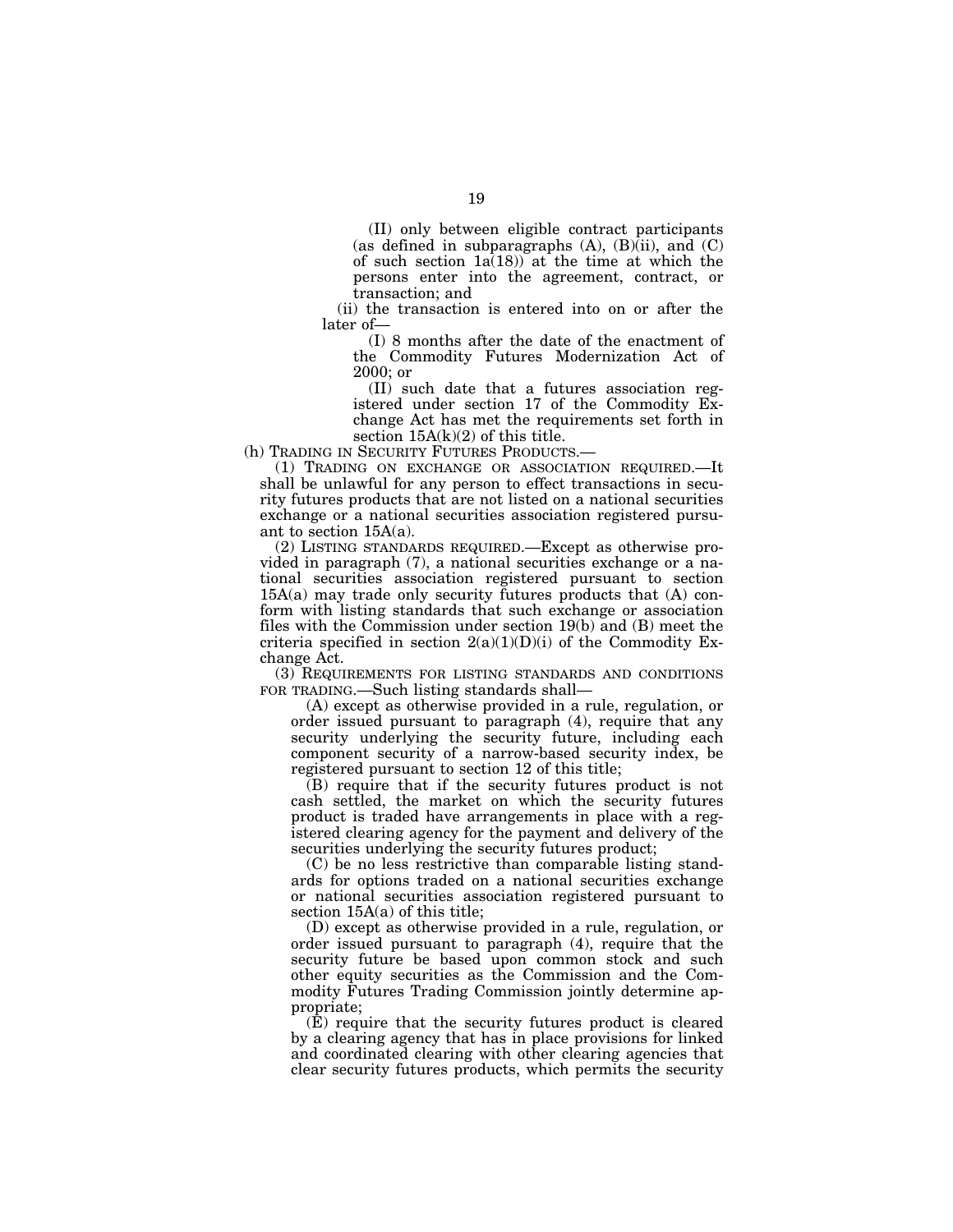futures product to be purchased on one market and offset on another market that trades such product;

(F) require that only a broker or dealer subject to suitability rules comparable to those of a national securities association registered pursuant to section 15A(a) effect transactions in the security futures product;

(G) require that the security futures product be subject to the prohibition against dual trading in section 4j of the Commodity Exchange Act (7 U.S.C. 6j) and the rules and regulations thereunder or the provisions of section 11(a) of this title and the rules and regulations thereunder, except to the extent otherwise permitted under this title and the rules and regulations thereunder;

(H) require that trading in the security futures product not be readily susceptible to manipulation of the price of such security futures product, nor to causing or being used in the manipulation of the price of any underlying security, option on such security, or option on a group or index including such securities;

(I) require that procedures be in place for coordinated surveillance among the market on which the security futures product is traded, any market on which any security underlying the security futures product is traded, and other markets on which any related security is traded to detect manipulation and insider trading;

(J) require that the market on which the security futures product is traded has in place audit trails necessary or appropriate to facilitate the coordinated surveillance required in subparagraph (I);

(K) require that the market on which the security futures product is traded has in place procedures to coordinate trading halts between such market and any market on which any security underlying the security futures product is traded and other markets on which any related security is traded; and

(L) require that the margin requirements for a security futures product comply with the regulations prescribed pursuant to section  $\overline{T}(c)(2)(B)$ , except that nothing in this subparagraph shall be construed to prevent a national securities exchange or national securities association from requiring higher margin levels for a security futures product when it deems such action to be necessary or appropriate.

(4) AUTHORITY TO MODIFY CERTAIN LISTING STANDARD RE-QUIREMENTS.—

(A) AUTHORITY TO MODIFY.—The Commission and the Commodity Futures Trading Commission, by rule, regulation, or order, may jointly modify the listing standard requirements specified in subparagraph (A) or (D) of paragraph (3) to the extent such modification fosters the development of fair and orderly markets in security futures products, is necessary or appropriate in the public interest, and is consistent with the protection of investors.

(B) AUTHORITY TO GRANT EXEMPTIONS.—The Commission and the Commodity Futures Trading Commission, by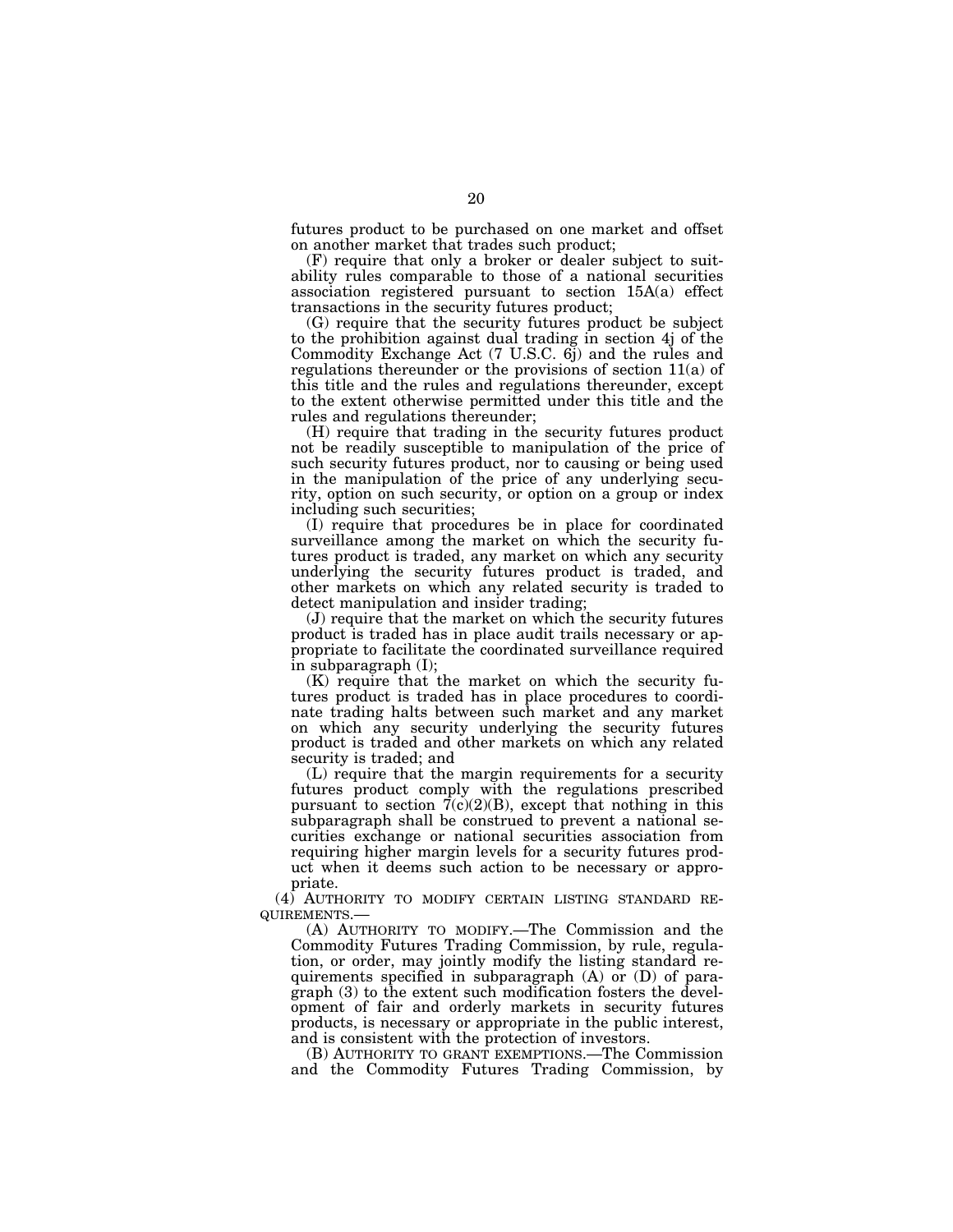order, may jointly exempt any person from compliance with the listing standard requirement specified in subparagraph (E) of paragraph (3) to the extent such exemption fosters the development of fair and orderly markets in security futures products, is necessary or appropriate in the public interest, and is consistent with the protection of investors.

(5) REQUIREMENTS FOR OTHER PERSONS TRADING SECURITY FUTURE PRODUCTS.—It shall be unlawful for any person (other than a national securities exchange or a national securities association registered pursuant to section  $15A(a)$  to constitute, maintain, or provide a marketplace or facilities for bringing together purchasers and sellers of security future products or to otherwise perform with respect to security future products the functions commonly performed by a stock exchange as that term is generally understood, unless a national securities association registered pursuant to section 15A(a) or a national securities exchange of which such person is a member—

(A) has in place procedures for coordinated surveillance among such person, the market trading the securities underlying the security future products, and other markets trading related securities to detect manipulation and insider trading;

(B) has rules to require audit trails necessary or appropriate to facilitate the coordinated surveillance required in subparagraph (A); and

(C) has rules to require such person to coordinate trading halts with markets trading the securities underlying the security future products and other markets trading related securities.

(6) DEFERRAL OF OPTIONS ON SECURITY FUTURES TRADING.— No person shall offer to enter into, enter into, or confirm the execution of any put, call, straddle, option, or privilege on a security future, except that, after 3 years after the date of the enactment of this subsection, the Commission and the Commodity Futures Trading Commission may by order jointly determine to permit trading of puts, calls, straddles, options, or privileges on any security future authorized to be traded under the provisions of this Act and the Commodity Exchange Act.

(7) DEFERRAL OF LINKED AND COORDINATED CLEARING.—

(A) Notwithstanding paragraph (2), until the compliance date, a national securities exchange or national securities association registered pursuant to section 15A(a) may trade a security futures product that does not—

(i) conform with any listing standard promulgated to meet the requirement specified in subparagraph (E) of paragraph (3); or

(ii) meet the criterion specified in section  $2(a)(1)(D)(i)(IV)$  of the Commodity Exchange Act.

(B) The Commission and the Commodity Futures Trading Commission shall jointly publish in the Federal Register a notice of the compliance date no later than 165 days before the compliance date.

(C) For purposes of this paragraph, the term ''compliance date'' means the later of—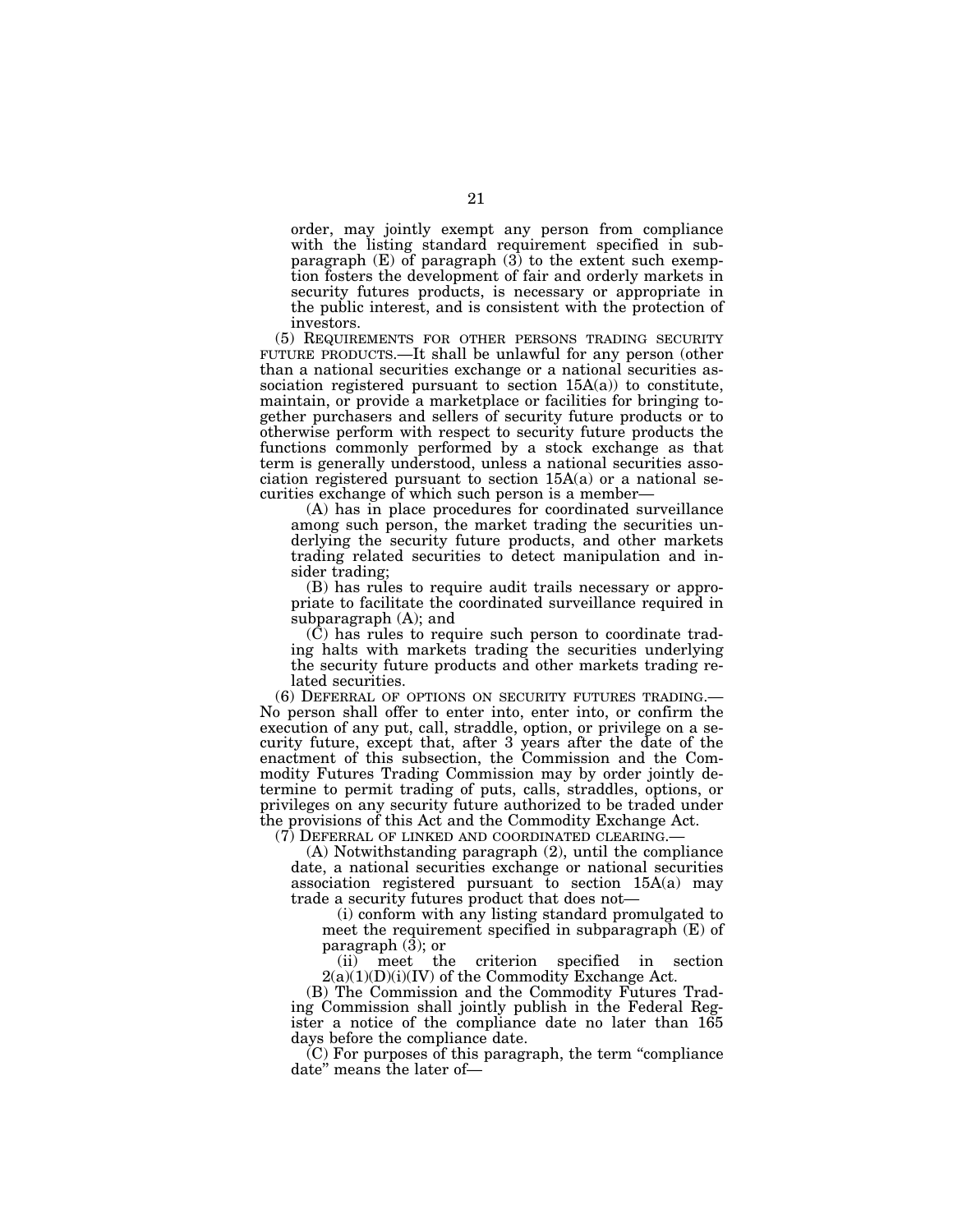(i) 180 days after the end of the first full calendar month period in which the average aggregate comparable share volume for all security futures products based on single equity securities traded on all national securities exchanges, any national securities associations registered pursuant to section 15A(a), and all other persons equals or exceeds 10 percent of the average aggregate comparable share volume of options on single equity securities traded on all national securities exchanges and any national securities associations registered pursuant to section 15A(a); or

(ii) 2 years after the date on which trading in any security futures product commences under this title.

(i) Consistent with this title, each national securities exchange registered pursuant to subsection (a) of this section shall issue such rules as are necessary to avoid duplicative or conflicting rules applicable to any broker or dealer registered with the Commission pursuant to section 15(b) (except paragraph (11) thereof), that is also registered with the Commodity Futures Trading Commission pursuant to section 4f(a) of the Commodity Exchange Act (except paragraph (2) thereof), with respect to the application of—

(1) rules of such national securities exchange of the type specified in section  $15(c)(3)(B)$  involving security futures products; and

(2) similar rules of national securities exchanges registered pursuant to section  $6(g)$  and national securities associations registered pursuant to section 15A(k) involving security futures products.<br>(j) Procedures and Rules for Security Future Products.—

(j) PROCEDURES AND RULES FOR SECURITY FUTURE PRODUCTS.— A national securities exchange registered pursuant to subsection (a) shall implement the procedures specified in section  $6(h)(5)(A)$  of this title and adopt the rules specified in subparagraphs (B) and  $(C)$  of section  $6(h)\overline{(5)}$  of this title not later than 8 months after the date of receipt of a request from an alternative trading system for such implementation and rules.

 $(k)(1)$  To the extent necessary or appropriate in the public interest, to promote fair competition, and consistent with the promotion of market efficiency, innovation, and expansion of investment opportunities, the protection of investors, and the maintenance of fair and orderly markets, the Commission and the Commodity Futures Trading Commission shall jointly issue such rules, regulations, or orders as are necessary and appropriate to permit the offer and sale of a security futures product traded on or subject to the rules of a foreign board of trade to United States persons.

(2) The rules, regulations, or orders adopted under paragraph (1) shall take into account, as appropriate, the nature and size of the markets that the securities underlying the security futures product reflect.

(l) SECURITY-BASED SWAPS.—It shall be unlawful for any person to effect a transaction in a security-based swap with or for a person that is not an eligible contract participant, unless such transaction is effected on a national securities exchange registered pursuant to subsection (b).

*(m) VENTURE EXCHANGE.—* 

*(1) REGISTRATION.—*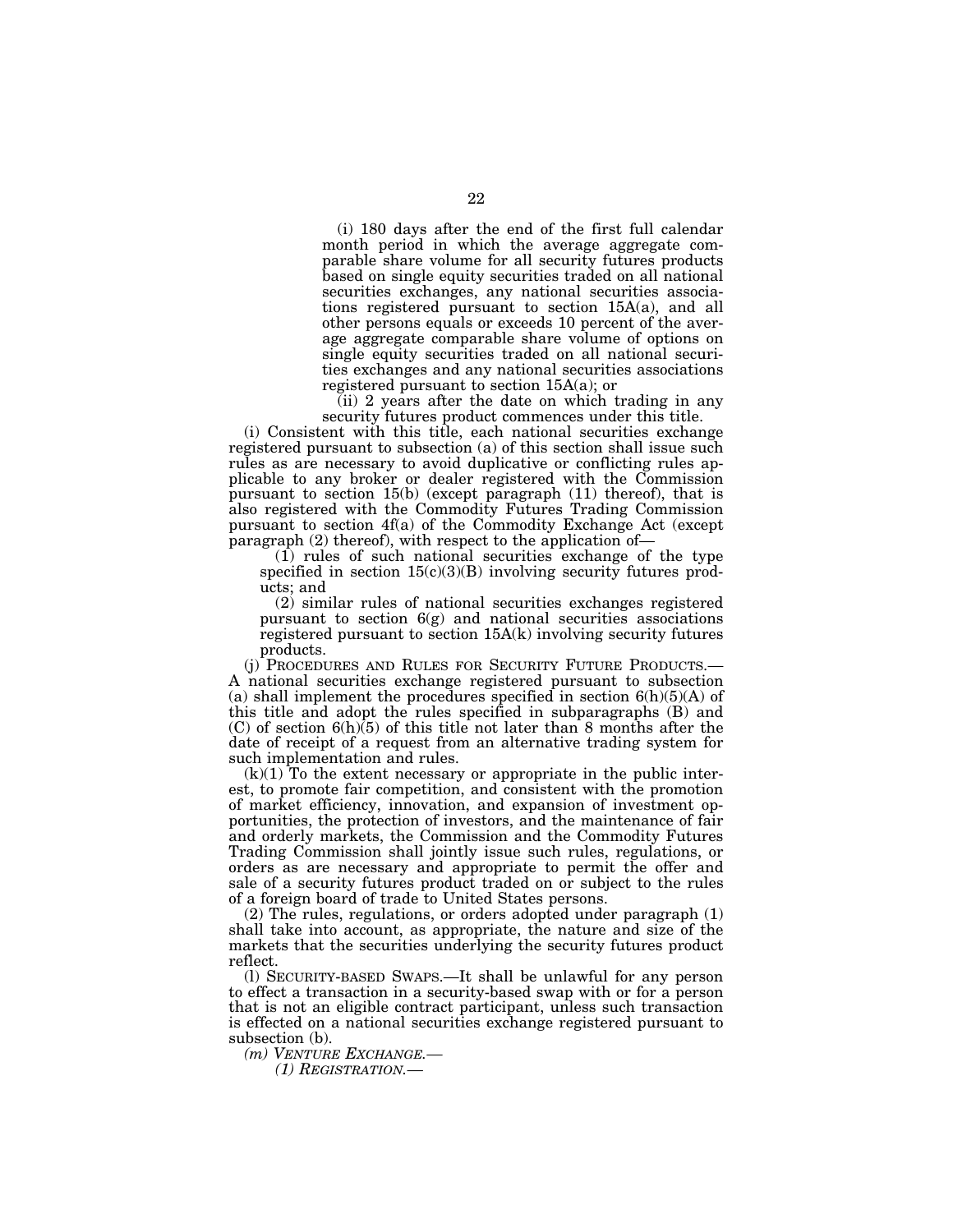*(A) IN GENERAL.—A person may register themself (and a national securities exchange may register a listing tier of such exchange) as a national securities exchange solely for the purposes of trading venture securities by filing an application with the Commission pursuant to subsection (a) and the rules and regulations thereunder.* 

*(B) PUBLICATION OF NOTICE.—The Commission shall, upon the filing of an application under subparagraph (A), publish notice of such filing and afford interested persons an opportunity to submit written data, views, and arguments concerning such application.* 

*(C) APPROVAL OR DENIAL.— (i) IN GENERAL.—Within 90 days of the date of publication of a notice under subparagraph (B) (or within such longer period as to which the applicant consents), the Commission shall—* 

*(I) by order grant such registration; or* 

*(II) institute a denial proceeding under clause (ii) to determine whether registration should be denied.* 

*(ii) DENIAL PROCEEDING.—A proceeding under clause (i)(II) shall include notice of the grounds for denial under consideration and opportunity for hearing and shall be concluded within 180 days of the date of the publication of a notice under subparagraph (B). At the conclusion of such proceeding the Commission, by order, shall grant or deny such registration. The Commission may extend the time for conclusion of such proceeding for up to 90 days if the Commission finds good cause for such extension and publishes the Commission's reasons for so finding or for such longer period as to which the applicant consents.* 

*(iii) CRITERIA FOR APPROVAL OR DENIAL.—The Commission shall grant a registration under this paragraph if the Commission finds that the requirements of this title and the rules and regulations thereunder with respect to the applicant are satisfied. The Commission shall deny such registration if it does not make such finding.* 

*(2) POWERS AND RESTRICTIONS.—In addition to the powers and restrictions otherwise applicable to a national securities exchange, a venture exchange—* 

*(A) may only constitute, maintain, or provide a market place or facilities for bringing together purchasers and sellers of venture securities;* 

*(B) may not extend unlisted trading privileges to any venture security;* 

*(C) may only, if the venture exchange is a listing tier of another national securities exchange, allow trading in securities that are registered under section 12(b) on a national securities exchange other than a venture exchange; and* 

*(D) may, subject to the rule filing process under section 19(b)—* 

*(i) determine the increment to be used for quoting and trading venture securities on the exchange; and*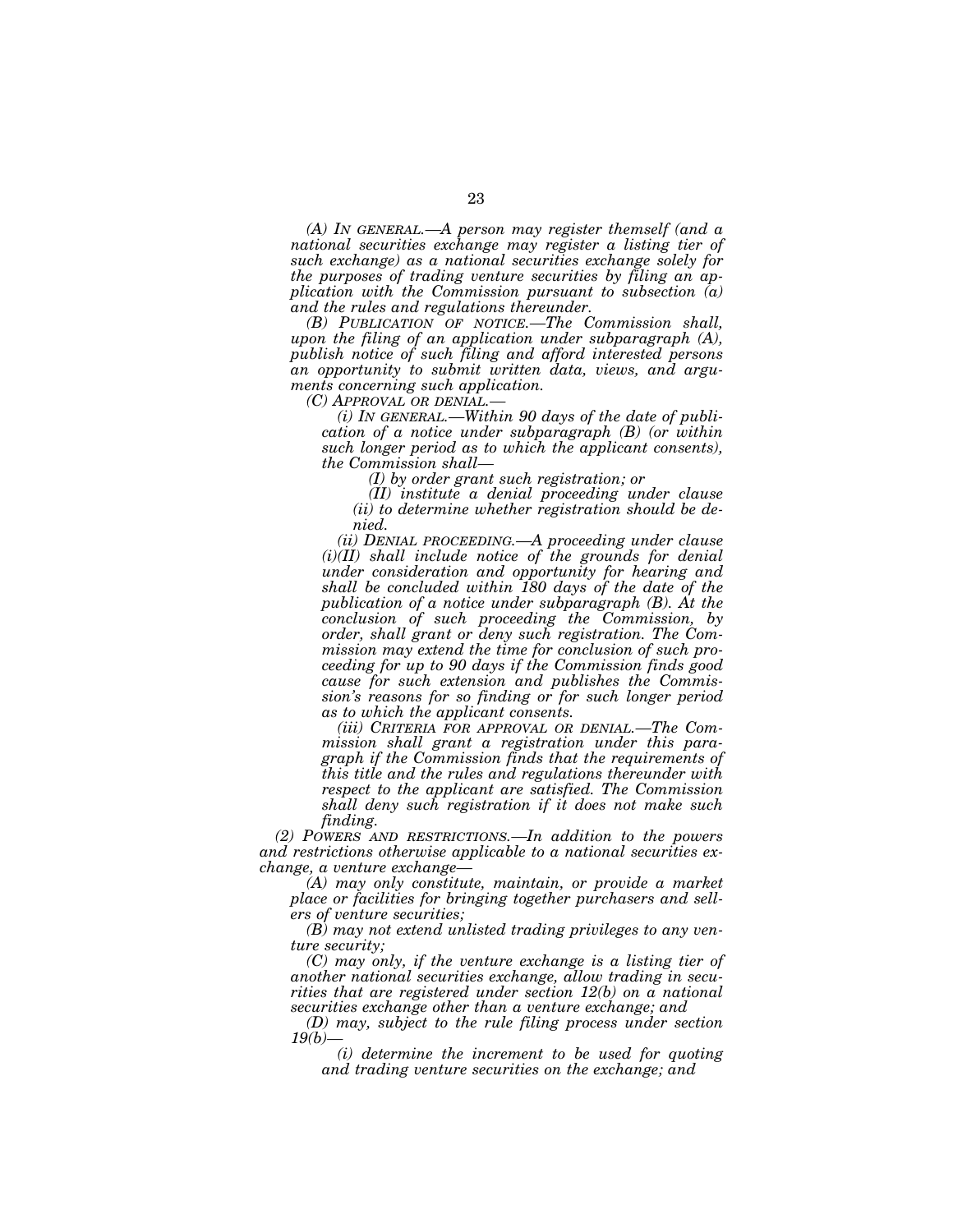*(ii) choose to carry out periodic auctions for the sale of a venture security instead of providing continuous trading of the venture security.* 

*(3) TREATMENT OF CERTAIN EXEMPTED SECURITIES.—A security that is exempt from registration pursuant to section 3(b) of the Securities Act of 1933 shall be exempt from section 12(a) of this title to the extent such securities are traded on a venture exchange, if the issuer of such security is in compliance with—* 

*(A) all disclosure obligations of such section 3(b) and the regulations issued under such section; and* 

*(B) ongoing disclosure obligations of the applicable venture exchange that are similar to those provided by an issuer under tier 2 of Regulation A (17 C.F.R. 230.251 et seq).* 

*(4) VENTURE SECURITIES TRADED ON VENTURE EXCHANGES MAY NOT TRADE ON NON-VENTURE EXCHANGES.—A venture security may not be traded on a national securities exchange that is not a venture exchange during any period in which the venture security is being traded on a venture exchange.* 

*(5) RULE OF CONSTRUCTION.—Nothing in this subsection may be construed as requiring transactions in venture securities to be effected on a national securities exchange.* 

*(6) COMMISSION AUTHORITY TO LIMIT CERTAIN TRADING.—The Commission may limit transactions in venture securities that are not effected on a national securities exchange as appropriate to promote efficiency, competition, capital formation, and to protect investors.* 

*(7) DISCLOSURES TO INVESTORS.—The Commission shall issue regulations to ensure that persons selling or purchasing venture securities on a venture exchange are provided disclosures sufficient to understand—* 

*(A) the characteristics unique to venture securities; and* 

*(B) in the case of a venture exchange that is a listing tier of another national securities exchange, that the venture exchange is distinct from the other national securities exchange.* 

*(8) DEFINITIONS.—For purposes of this subsection:* 

*(i) IN GENERAL.—The term "early-stage, growth company'' means an issuer—* 

*(I) that has not made any registered initial public offering of any securities of the issuer; and* 

*(II) with a public float of less than or equal to the value of public float required to qualify as a large accelerated filer under section 240.12b–2 of title 17, Code of Federal Regulations.* 

*(ii) TREATMENT WHEN PUBLIC FLOAT EXCEEDS THRESHOLD.—An issuer shall not cease to be an earlystage, growth company by reason of the public float of such issuer exceeding the threshold specified in clause (i)(II) until the later of the following:* 

*(I) The end of the period of 24 consecutive months during which the public float of the issuer exceeds \$2,000,000,000 (as such amount is indexed for inflation every 5 years by the Commission to re-*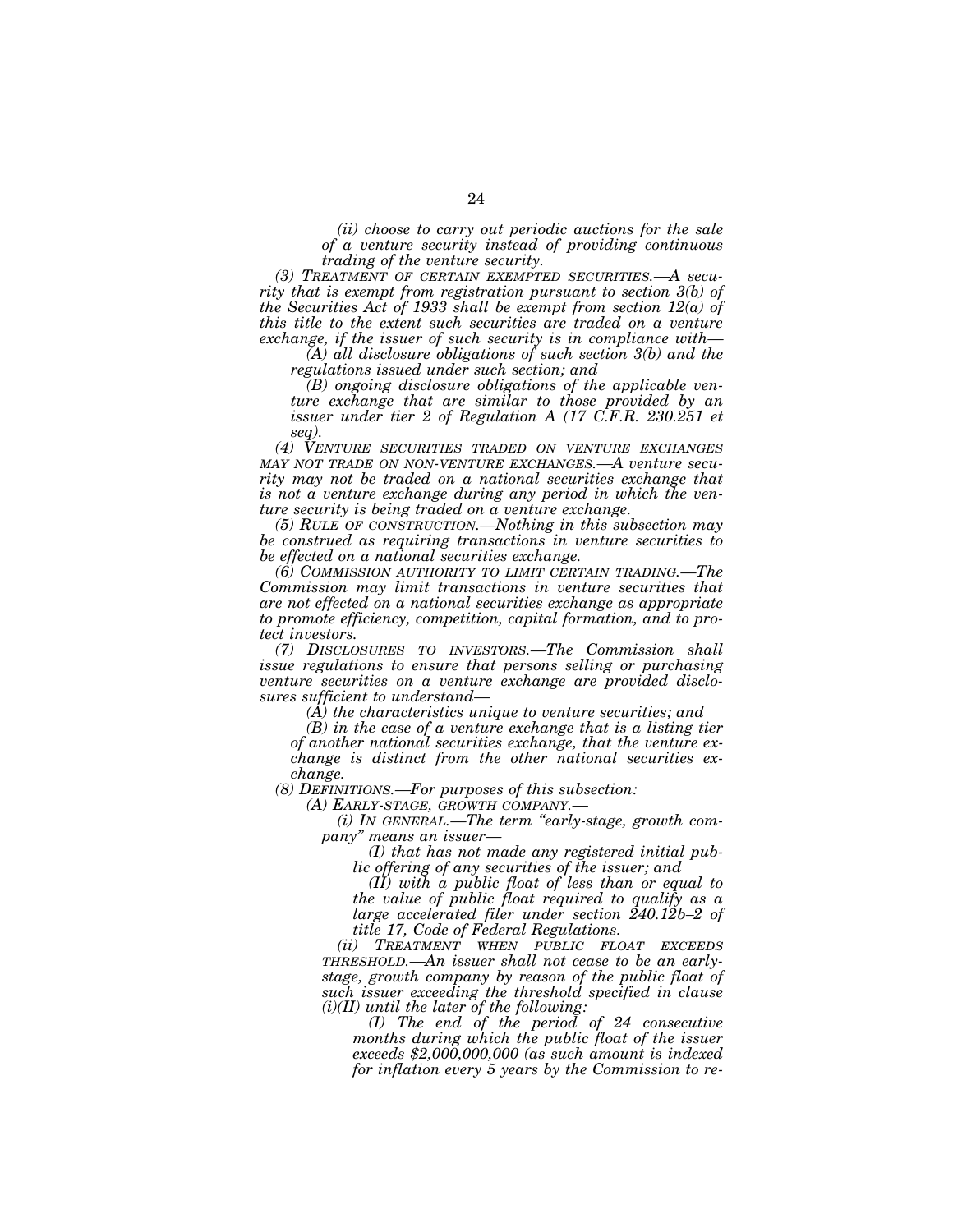*flect the change in the Consumer Price Index for All Urban Consumers published by the Bureau of Labor Statistics, setting the threshold to the nearest \$1,000,000).* 

*(II) The end of the 1-year period following the end of the 24-month period described under subclause (I), if the issuer requests such 1-year extension from a venture exchange and the venture exchange elects to provide such extension.* 

*(B) PUBLIC FLOAT.—With respect to an issuer, the term ''public float'' means the aggregate worldwide market value of the voting and non-voting common equity of the issuer held by non-affiliates.* 

*(C) VENTURE SECURITY.—* 

*(i) IN GENERAL.—The term ''venture security'' means—* 

*(I) securities of an early-stage, growth company that are exempt from registration pursuant to section 3(b) of the Securities Act of 1933;* 

*(II) securities of an emerging growth company; or* 

*(III) securities registered under section 12(b) and listed on a venture exchange (or, prior to listing on a venture exchange, listed on a national securities exchange) where—* 

*(aa) the issuer of such securities has a public float less than or equal to the value of public float required to qualify as a large accelerated filer under section 240.12b–2 of title 17, Code of Federal Regulations; or* 

*(bb) the average daily trade volume is 75,000 shares or less during a continuous 60 day period.* 

*(ii) TREATMENT WHEN PUBLIC FLOAT EXCEEDS THRESHOLD.—Securities shall not cease to be venture securities by reason of the public float of the issuer of such securities exceeding the threshold specified in clause (i)(III)(aa) until the later of the following:* 

*(I) The end of the period of 24 consecutive months beginning on the date—* 

*(aa) the public float of such issuer exceeds \$2,000,000,000; and* 

*(bb) the average daily trade volume of such securities is 100,000 shares or more during a continuous 60-day period.* 

*(II) The end of the 1-year period following the end of the 24-month period described under subclause (I), if the issuer of such securities requests such 1-year extension from a venture exchange and the venture exchange elects to provide such extension.* 

\* \* \* \* \* \* \*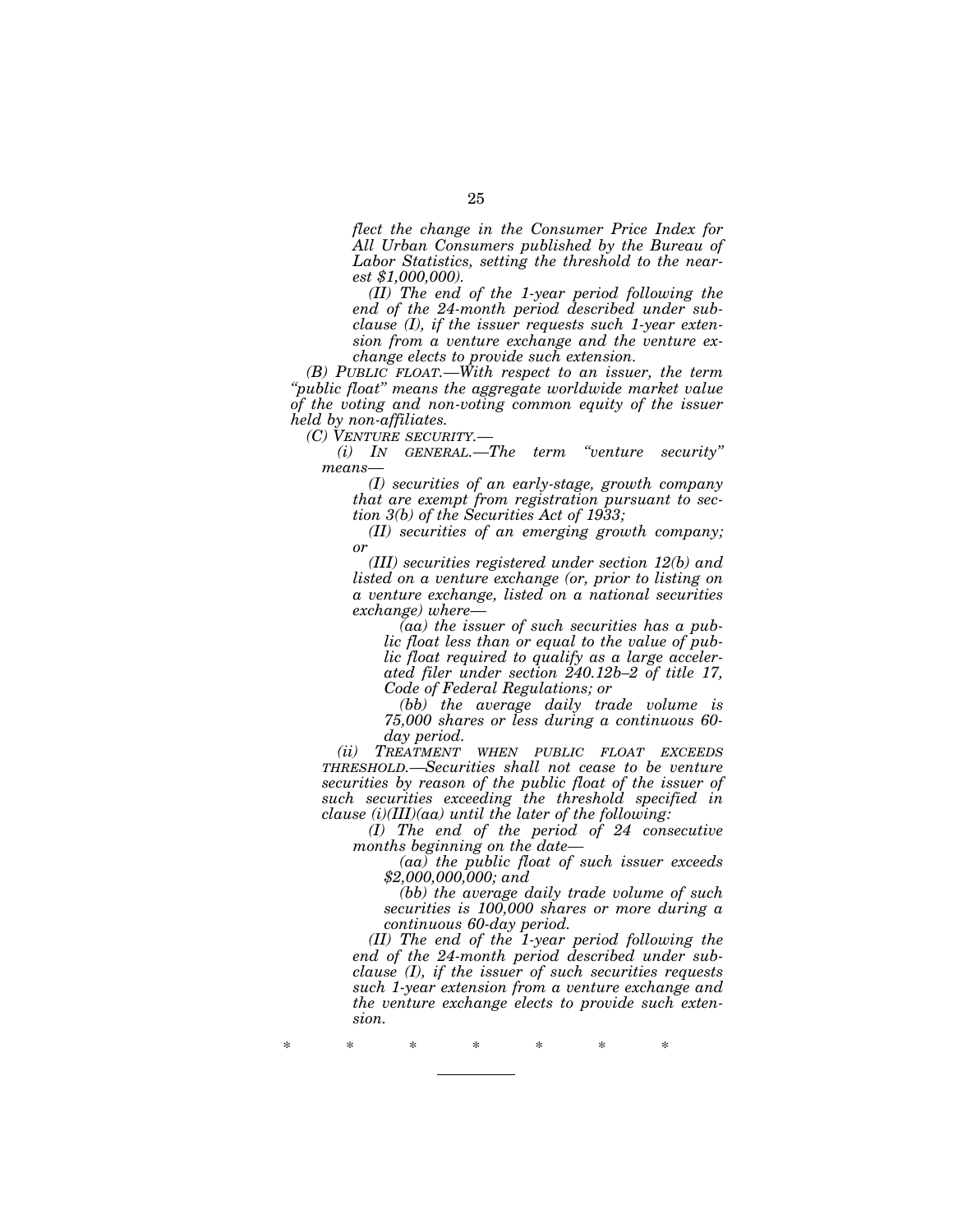# **SECURITIES ACT OF 1933**

#### TITLE I—

# \* \* \* \* \* \* \* **SEC. 18. EXEMPTION FROM STATE REGULATION OF SECURITIES OF-FERINGS.**

(a) SCOPE OF EXEMPTION.—Except as otherwise provided in this section, no law, rule, regulation, or order, or other administrative action of any State or any political subdivision thereof—

(1) requiring, or with respect to, registration or qualification of securities, or registration or qualification of securities transactions, shall directly or indirectly apply to a security that—

(A) is a covered security; or

(B) will be a covered security upon completion of the transaction;

(2) shall directly or indirectly prohibit, limit, or impose any conditions upon the use of—

(A) with respect to a covered security described in subsection (b), any offering document that is prepared by or on behalf of the issuer; or

(B) any proxy statement, report to shareholders, or other disclosure document relating to a covered security or the issuer thereof that is required to be and is filed with the Commission or any national securities organization registered under section 15A of the Securities Exchange Act of 1934, except that this subparagraph does not apply to the laws, rules, regulations, or orders, or other administrative actions of the State of incorporation of the issuer; or

(3) shall directly or indirectly prohibit, limit, or impose conditions, based on the merits of such offering or issuer, upon the offer or sale of any security described in paragraph (1).

(b) COVERED SECURITIES.—For purposes of this section, the following are covered securities:

(1) EXCLUSIVE FEDERAL REGISTRATION OF NATIONALLY TRAD- ED SECURITIES.—A security is a covered security if such security is—

(A) a security designated as qualified for trading in the national market system pursuant to section  $11A(a)(2)$  of the Securities Exchange Act of 1934 (15 U.S.C. 78k–  $1(a)(2)$  that is listed, or authorized for listing, on a national securities exchange (or tier or segment thereof) basis of a petition) are substantially similar to the listing standards applicable to securities described in subparagraph  $(A)$ ; or

(B) a security of the same issuer that is equal in seniority or that is a senior security to a security described in subparagraph (A).<br>(2) EXCLUSIVE FEDERAL REGISTRATION OF INVESTMENT COM-

PANIES.—A security is a covered security if such security is a security issued by an investment company that is registered, or that has filed a registration statement, under the Investment Company Act of 1940.

(3) SALES TO QUALIFIED PURCHASERS.—A security is a covered security with respect to the offer or sale of the security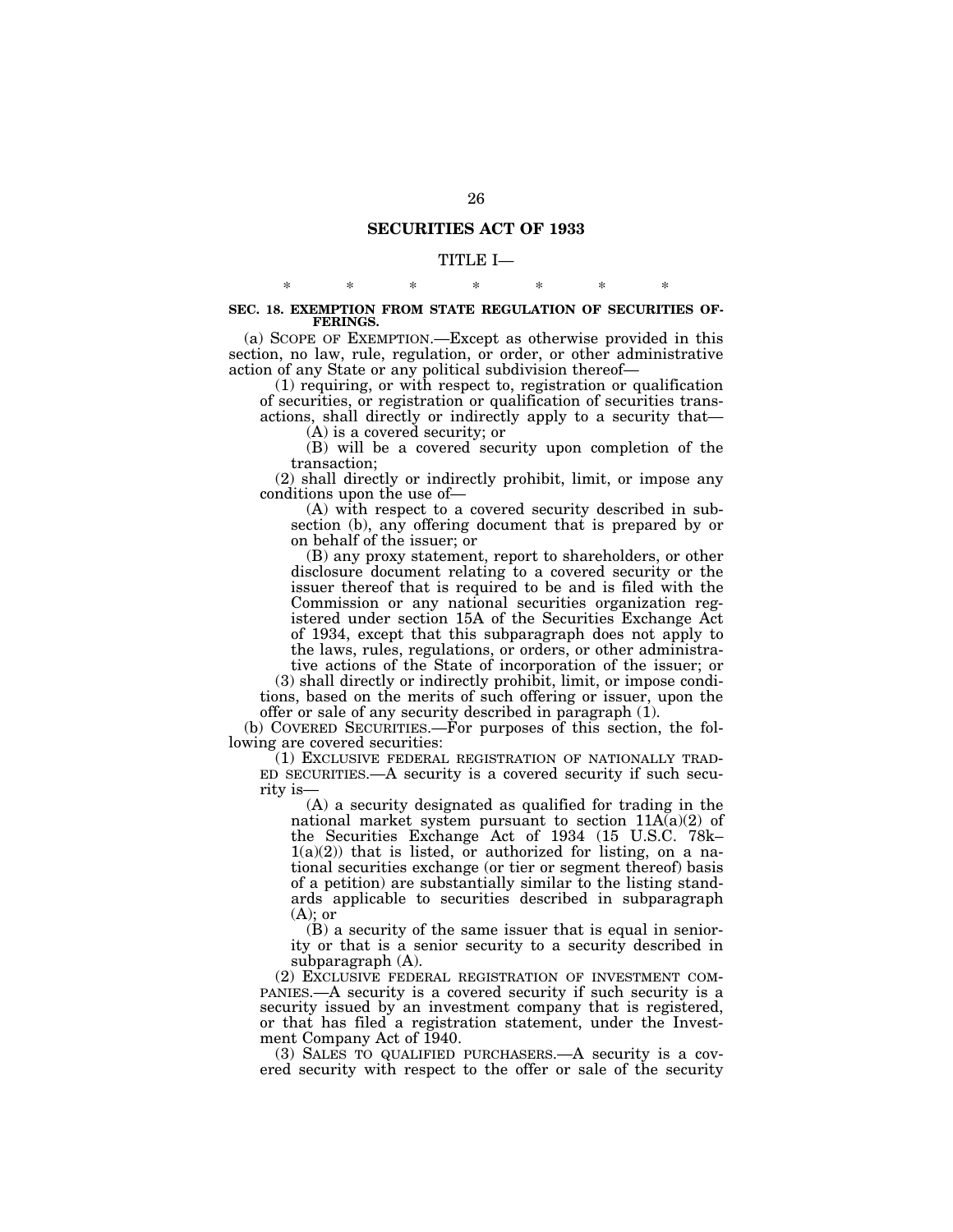to qualified purchasers, as defined by the Commission by rule. In prescribing such rule, the Commission may define the term "qualified purchaser" differently with respect to different categories of securities, consistent with the public interest and the protection of investors.<br>
(4) EXEMPTION IN CONNECTION WITH CERTAIN EXEMPT OFFER-

 $NGS$ .—A security is a covered security with respect to a transaction that is exempt from registration under this title pursuant to—

(A) paragraph (1) or (3) of section 4, and the issuer of such security files reports with the Commission pursuant to section  $13$  or  $15(d)$  of the Securities Exchange Act of 1934;

 $(B)$  section  $4(4)$ ;

 $(C)$  section  $4(6)$ :

(D) a rule or regulation adopted pursuant to section 3(b)(2) and such security is—

(i) offered or sold on a national securities exchange; or

(ii) offered or sold to a qualified purchaser, as defined by the Commission pursuant to paragraph (3) with respect to that purchase or sale;

 $(E)$  section  $3(a)$ , other than the offer or sale of a security that is exempt from such registration pursuant to paragraph  $(4)$ ,  $(10)$ , or  $(11)$  of such section, except that a municipal security that is exempt from such registration pursuant to paragraph (2) of such section is not a covered security with respect to the offer or sale of such security in the State in which the issuer of such security is located;

(F) Commission rules or regulations issued under section 4(2), except that this subparagraph does not prohibit a State from imposing notice filing requirements that are substantially similar to those required by rule or regulation under section 4(2) that are in effect on September 1, 1996; or

(G) section  $4(a)(7)$ .<br>(c) PRESERVATION OF AUTHORITY.—

 $(1)$  FRAUD AUTHORITY.—Consistent with this section, the securities commission (or any agency or office performing like functions) of any State shall retain jurisdiction under the laws of such State to investigate and bring enforcement actions, in connection with securities or securities transactions

(A) with respect to—

(i) fraud or deceit; or

(ii) unlawful conduct by a broker or dealer; and

(B) in connection to a transaction described under section 4(6), with respect to—

(i) fraud or deceit; or

(ii) unlawful conduct by a broker, dealer, funding portal, or issuer.

(2) PRESERVATION OF FILING REQUIREMENTS.—

(A) NOTICE FILINGS PERMITTED.—Nothing in this section prohibits the securities commission (or any agency or office performing like functions) of any State from requiring the filing of any document filed with the Commis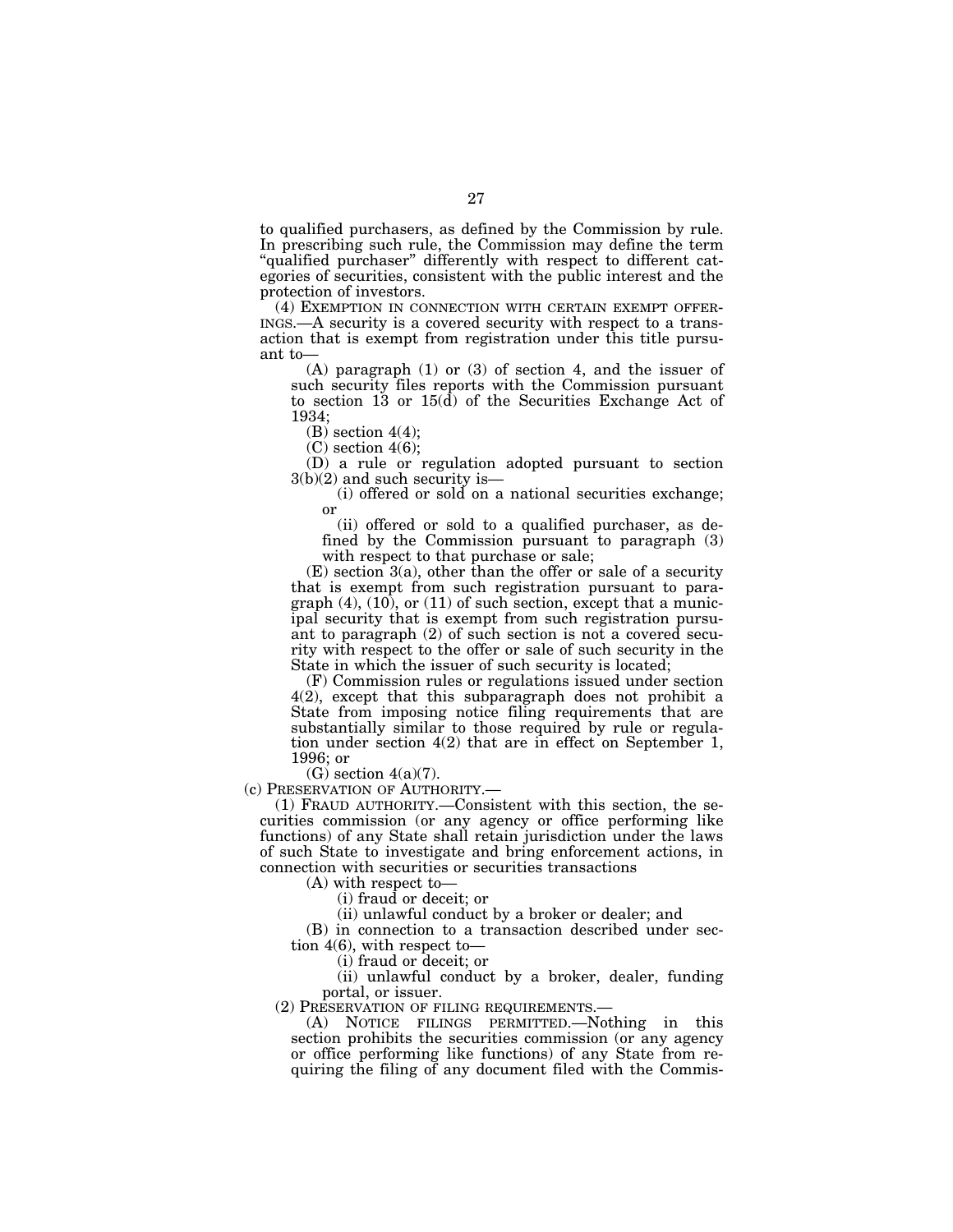sion pursuant to this title, together with annual or periodic reports of the value of securities sold or offered to be sold to persons located in the State (if such sales data is not included in documents filed with the Commission), solely for notice purposes and the assessment of any fee, together with a consent to service of process and any required fee.

(B) PRESERVATION OF FEES.— (i) IN GENERAL.—Until otherwise provided by law, rule, regulation, or order, or other administrative action of any State or any political subdivision thereof, adopted after the date of enactment of the National Securities Markets Improvement Act of 1996, filing or registration fees with respect to securities or securities transactions shall continue to be collected in amounts determined pursuant to State law as in effect on the day before such date.

(ii) SCHEDULE.—The fees required by this subparagraph shall be paid, and all necessary supporting data on sales or offers for sales required under subparagraph (A), shall be reported on the same schedule as would have been applicable had the issuer not relied on the exemption provided in subsection (a).

(C) AVAILABILITY OF PREEMPTION CONTINGENT ON PAY-<br>MENT OF FEES.—<br>(i) IN GENERAL.—During the period beginning on the

date of enactment of the National Securities Markets Improvement Act of 1996 and ending 3 years after that date of enactment, the securities commission (or any agency or office performing like functions) of any State may require the registration of securities issued by any issuer who refuses to pay the fees required by subparagraph (B).

(ii) DELAYS.—For purposes of this subparagraph, delays in payment of fees or underpayments of fees that are promptly remedied shall not constitute a refusal to pay fees.

(D) FEES NOT PERMITTED ON LISTED SECURITIES.—Notwithstanding subparagraphs (A), (B), and (C), no filing or fee may be required with respect to any security that is a covered security pursuant to subsection  $(b)(1)$ , or will be such a covered security upon completion of the transaction, or is a security of the same issuer that is equal in seniority or that is a senior security to a security that is a covered security pursuant to subsection  $(b)(1)$ .

(F) FEES NOT PERMITTED ON CROWDFUNDED SECURI-TIES.—Notwithstanding subparagraphs (A), (B), and (C), no filing or fee may be required with respect to any security that is a covered security pursuant to subsection  $(b)(4)(B)$ , or will be such a covered security upon completion of the transaction, except for the securities commission (or any agency or office performing like functions) of the State of the principal place of business of the issuer, or any State in which purchasers of 50 percent or greater of the aggregate amount of the issue are residents, provided that for purposes of this subparagraph, the term